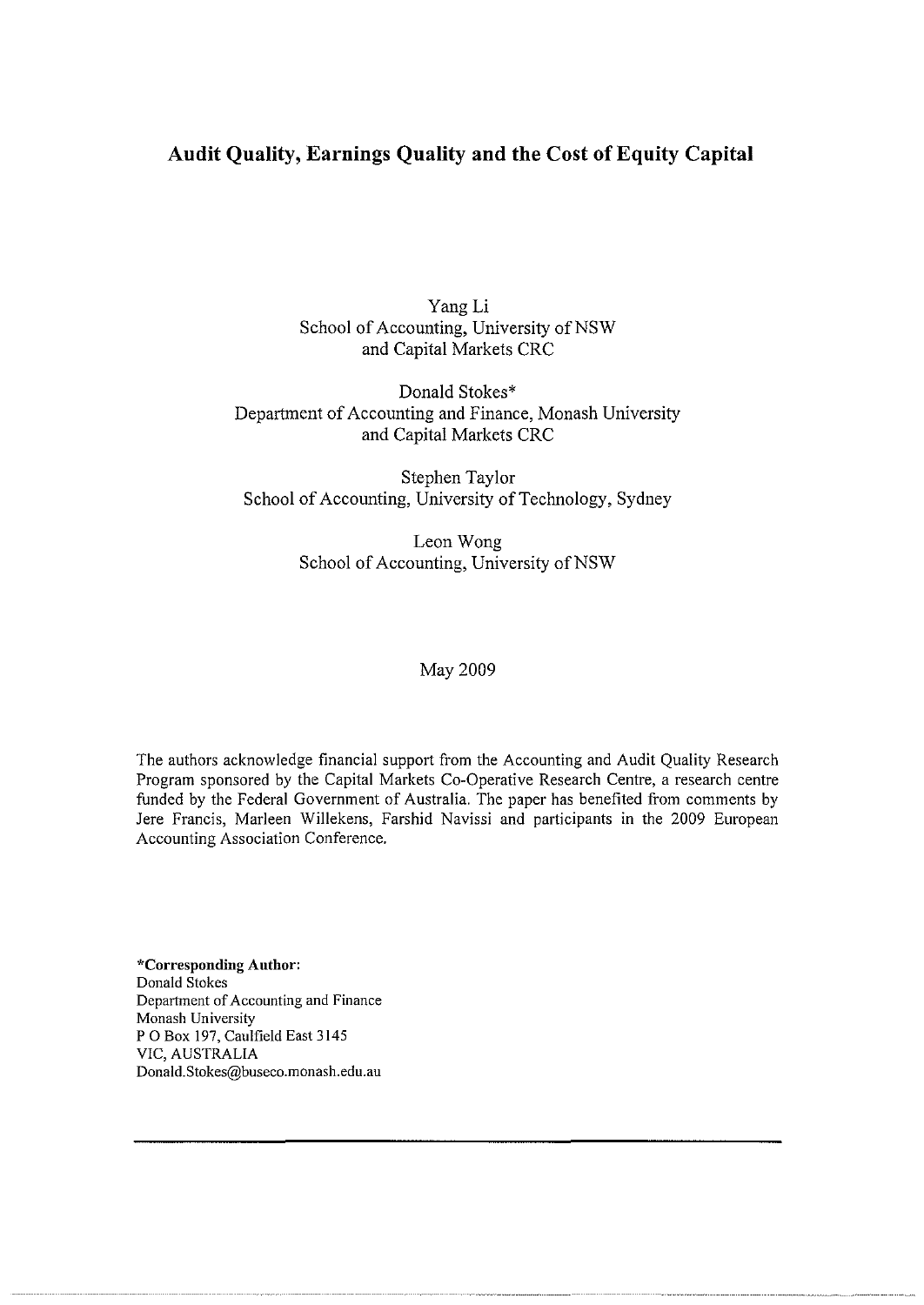#### **Audit Quality, Earnings Quality and the Cost of Equity Capital**

## **Abstract**

We investigate the influence of audit quality on the relation between earnings quality and cost of equity capital. We utilize total accruals as a measure of earnings quality and auditor choice, auditor effort and auditor opinion based audit quality proxies used in the prior literature for audit quality dimensions to estimate a cost of equity model for a sample of firm years where auditing and audit quality is likely to be in higher demand. We find that higher audit quality is associated with significant mitigation of the positive relation between total accruals and the cost of equity capital and the presence of a qualified audit opinion issued by the auditor increases the extent to which lower quality accruals are associated with an increased cost of equity capital.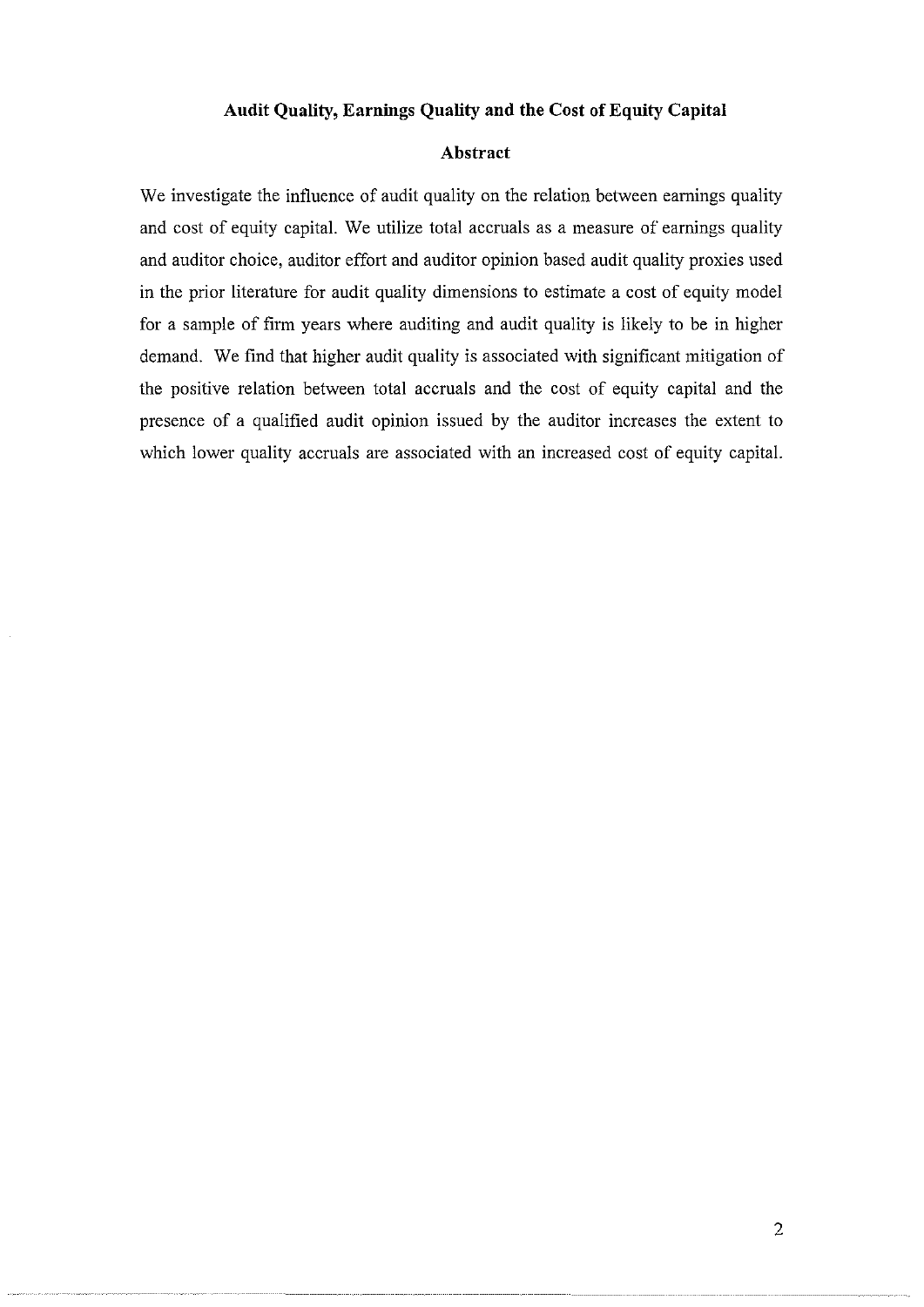## **1. Introduction**

The organisation of contracts in firms between managers, shareholders and others creates conditions for audits to contribute significant value where the contracts are reliant on accounting information to allocate contract payoffs (see e.g. Jensen and Meckling 1976, Watts and Zimmerman 1986). From the demand side investors demand audits to reduce information asymmetry around the accounting information supplied by the firm and auditors invest in supplying audit quality in response to that demand and earn returns for doing so. Regulatory changes in the wake of high profile corporate collapses addressing the role of audits in the financial reporting process have further focussed the attention of markets, firms and investors on deriving value from audits. In this study we investigate the economic influence of audit quality on the relation between earnings quality and cost of equity capital to determine whether high quality external auditing contributes significant value to firms by lowering the cost of their financing for equity capital.

Our examination is premised on the assumption that observable attributes of audited financial data reflect the fact that financial statements are a joint product of management representations and the audit process. Hence, while the quality of the reported earnings and the quality of the audit are discrete properties, it also follows that judgements about earnings quality will be influenced by the perceived level of audit quality attached to the reported earnings. Following arguments linking information quality with the cost of capital (Easley and O'Hara 2004; Leuz and Verrecchia 2005), we expect that identifiable measures of higher audit quality will mitigate the effect of lower earnings quality on the cost of equity capital. Evidence of this effect can contribute to our understanding of how markets reward or penalize accounting quality in light of the process by which observable properties of accounting arise. This provides new insights into the value investors place on audit quality dimensions in contributing to the quality of the earnings and addresses the call for evidence on the value of auditing to investors (Healy and Palepu 2001).

The literature linking earnings quality to cost of capital is limited. Francis et a!. (FLOS 2004) examine the relation between the cost of equity capital and seven earnings attributes, and find that firms with the least favourable values of each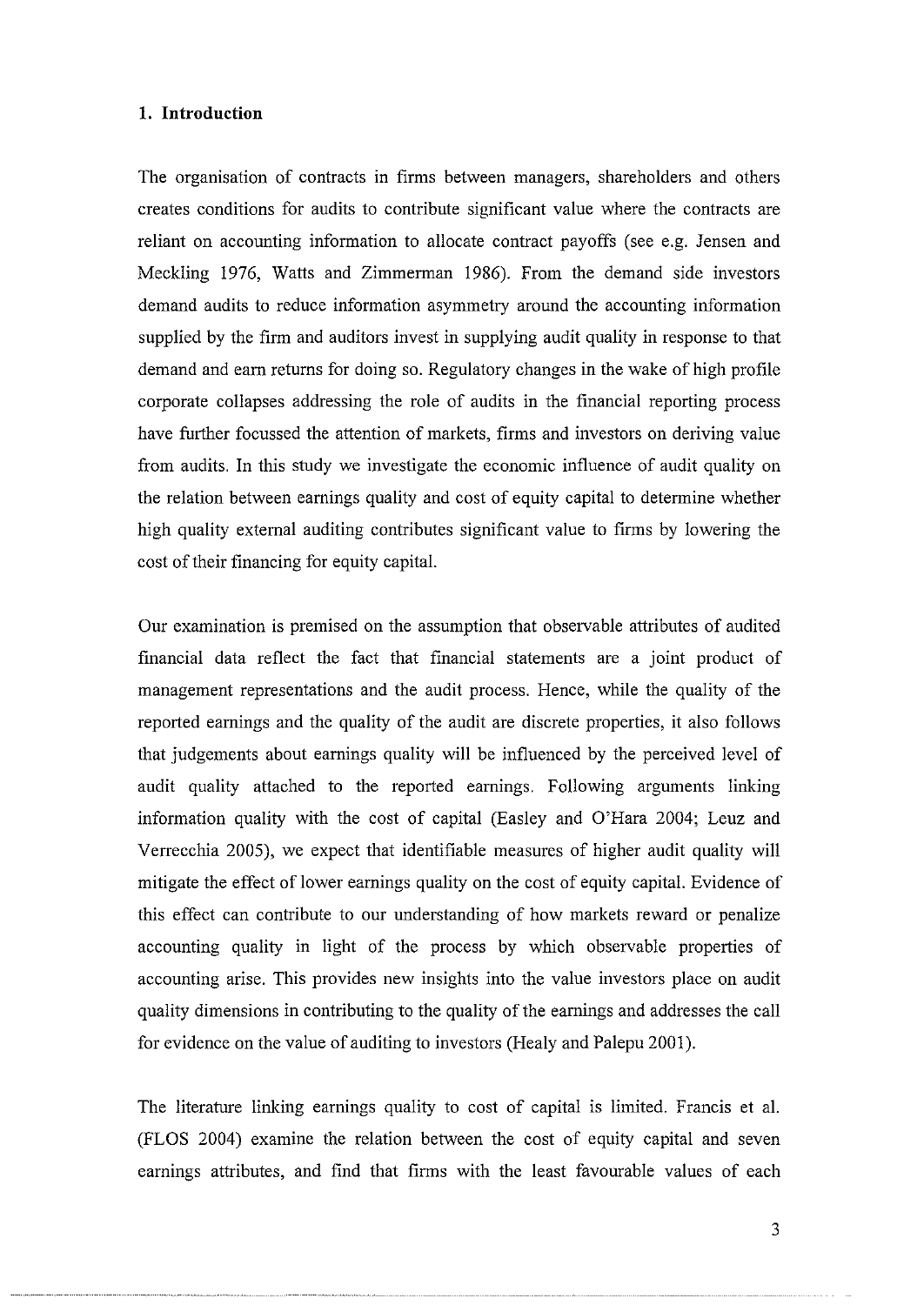attribute experience a larger cost of equity capital.<sup>1</sup> In particular, they find that a measure of accrual quality based on the mapping of accruals into cash flows (Dechow and Dichev 2002) has the largest effect on the cost of equity capital after controlling for the innate determinates of earnings quality. FLOS (2005) further examine the relation between this measure of accrual quality and the cost of debt and equity capital and show that poorer earnings quality increases information risk and leads to a higher cost of debt and equity capital. Using a sample of Australian firm-years between 1997 and 2006, Wong (2008) conducts a study similar to FLOS (2004). After examining ten different concepts/dimensions of earnings quality he concludes that the strongest association with cost of equity capital is for a simple measure of total accruals.<sup>2</sup>

In each of these studies, the effect of earnings quality on the cost of capital is examined independent of any effect that actual or perceived variation in audit quality could have on the earnings quality and cost of capital. However, the accrual properties utilized to proxy for earnings quality in these studies are likely to reflect management opportunism as evidenced in the (unobservable) unaudited financial statements, as well as the extent of any mitigation resulting from the audit process. While the possibility of opportunism exacerbates information risk, higher audit quality is expected to mitigate information risk. If characteristics of audited financial data reflect the quality of auditing as well (i.e., the joint product hypothesis), then we expect that higher audit quality helps to disentangle these effects.

A higher quality audit increases the chances of detecting questionable accounting practices, constraining overstated earnings and revealing misreporting (Francis 2004). In turn, with the assurance of high audit quality, accruals are more likely to capture performance measurement rather than opportunism. Higher audit quality can mitigate concerns over unusual accruals (however measured) being opportunistically motivated. The perception of lower information risk is expected to be transformed into a tangible benefit for firms with high quality audits in the form of a lowering of the cost of equity capital attributed to the earnings quality.

<sup>&</sup>lt;sup>1</sup> FLOS (2004) identify seven earnings attributes i.e., accrual quality, persistence, predictability, **smoothness, value relevance, timeliness, and conservatism.** 

<sup>&</sup>lt;sup>2</sup> Wong (2008) utilizes ten earnings quality concepts i.e., total accruals, unexpected accruals, cash-to**profit, accruals quality, persistence, predictability, smoothness, relevance, conservatism and timeliness.**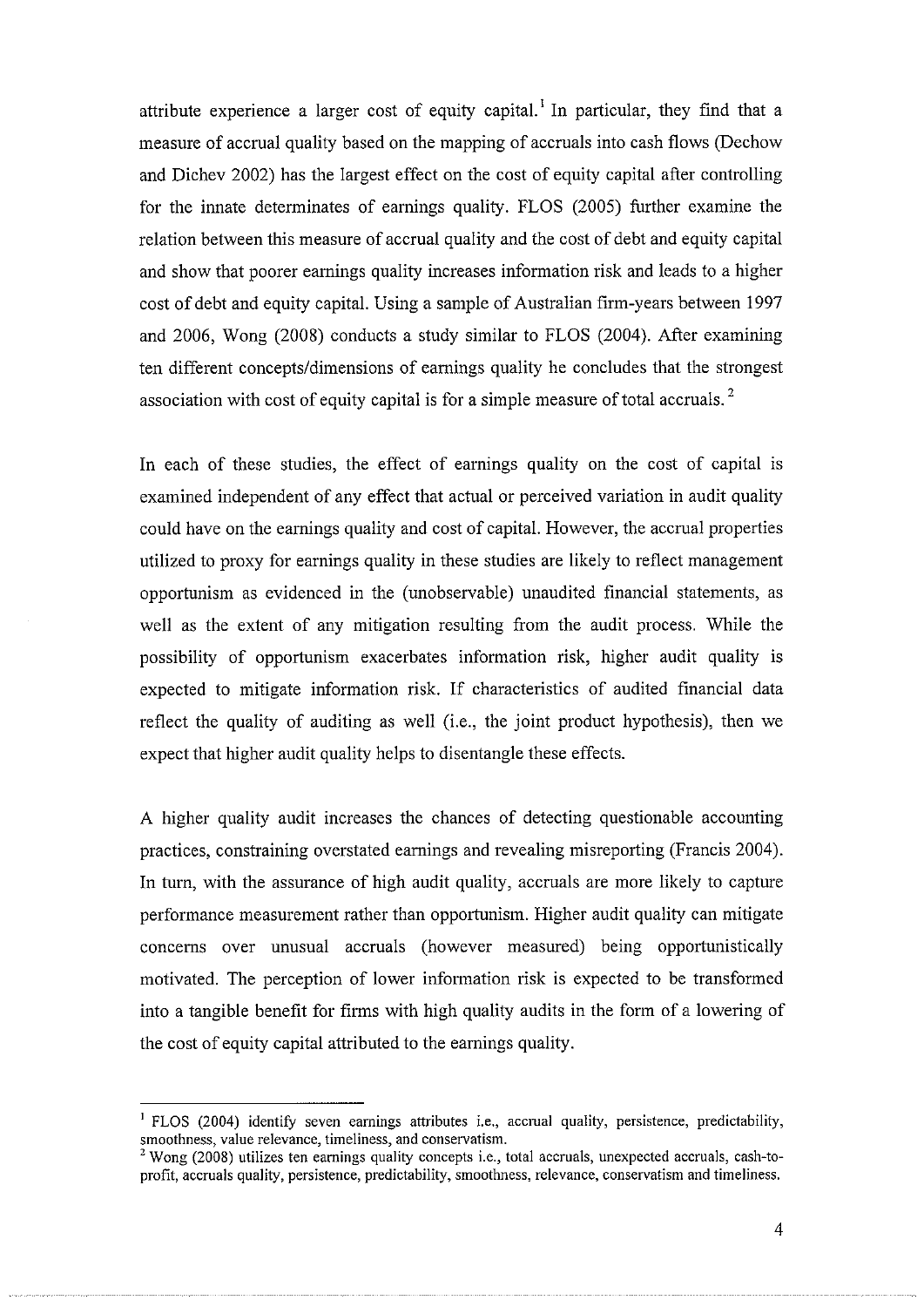Several papers report evidence of a direct relation between various dimensions of audit quality and the cost of equity capital (Khurana and Raman 2004, 2006; Li and Stokes 2008; Hope et al. 2008; Ahmed et al. 2008; Fernando et al. 2008). They show that audit quality matters to investors with companies appointing brand name auditors. and auditors (Big n, industry specialists) delivering more effort (proxied by higher unexpected audit fees) lowering the companies' cost of equity capital. Similar findings with various audit quality proxies have emerged in investigations of the cost of debt capital (Blackwell, Noland and Winters, 1998, Pittman and Fortin 2004, Mansi, Maxwell and Miller, 2004) whereby higher audit quality is associated with a lower cost of debt capital.

None of these audit quality studies controls for earnings quality. Research showing that higher audit quality is associated with higher earnings quality (e.g., Becker et a!. 1998; Francis et al. 1999; Balsam et al. 2003; Caramanis and Lennox 2007) leaves open the question whether higher audit quality proxies at least in part for higher earnings quality in the demonstrated associations between audit quality dimensions and the cost of equity capital. Hribar et al. (2008) go so far as to characterize a measure of unexpected audit fees as a "new" measure of accounting quality, although they argue that higher unexpected audit fees are a reflection of lower quality accounting. Such conclusions miss an important point that otherwise observable properties of accounting are a result of the extra audit work, and so although additional audit effort could reflect underlying concerns with the accounting systems, the result of that extra work is likely to be higher quality accounting, rather than lower quality accounting.

This study draws these two streams of literature together to examine the joint attributes of earnings quality and audit quality on equity pricing. The study starts from the premise that financial statements are a joint product of management representations and the audit process. Hence, accruals utilised in prior earnings quality studies are subject to variation in audit quality. While managers have incentives to 'adjust' earnings to maximize firm and/or manager wealth, high quality auditing is more likely to detect questionable accounting practices, constrain overstated earnings and reveal misreporting. Auditing of the financial statements reduces information asymmetries between firm insiders and shareholders. High

5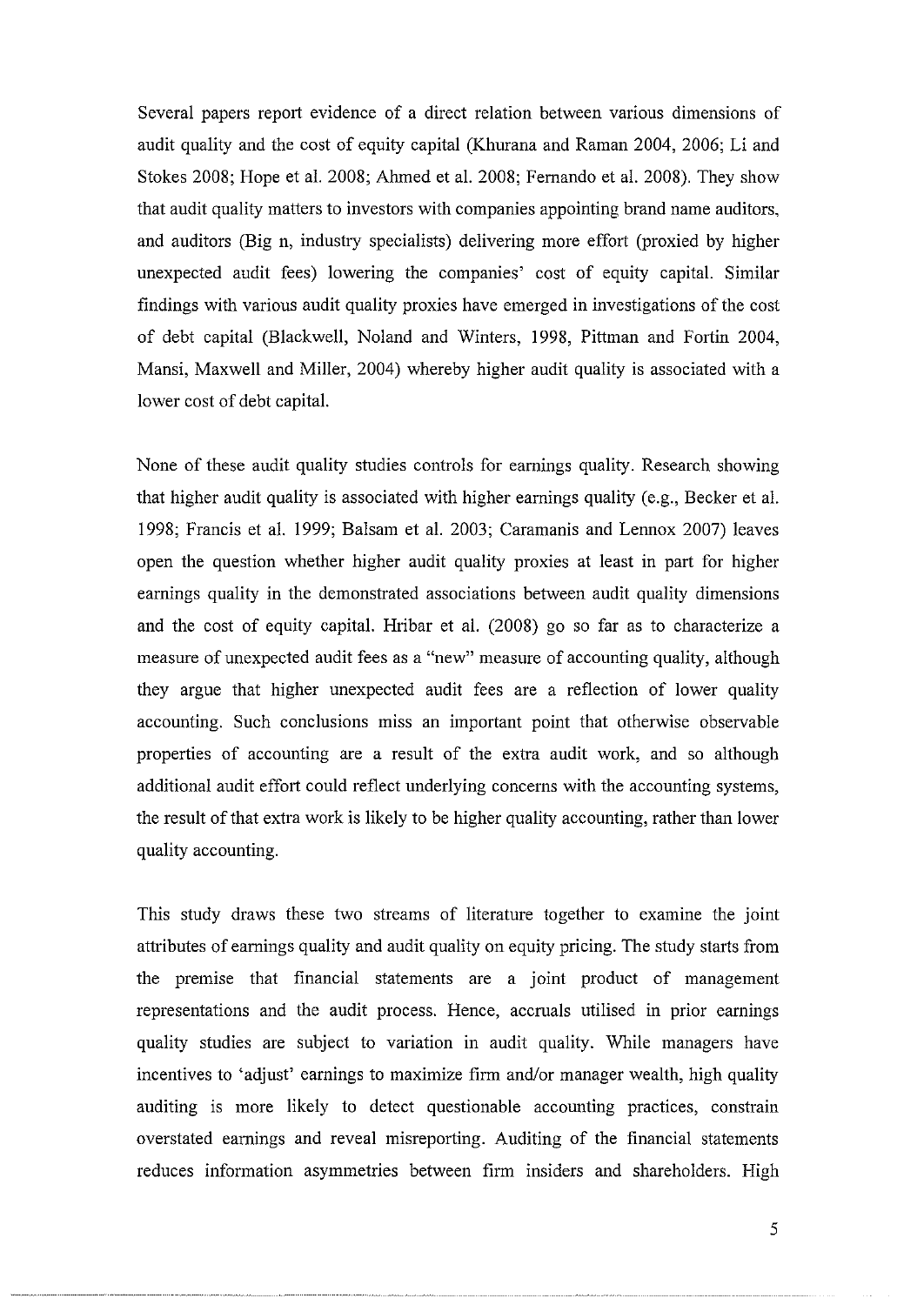quality auditing could enhance confidence in the integrity of the financial reporting and temper investors' concerns with information risk attached to otherwise perceived poor earnings quality.

We employ the industry adjusted earnings-price ratio approach of FLOS (2005) to estimate the cost of equity capital for a sample of Australian companies. This approach to estimating the cost of equity capital is also utilised by Wong (2008) and Li and Stokes (2008) in their respective assessments of accounting and audit quality effects on the cost of equity capital using an Australian setting. Consistent with Wong's (2008) extensive investigation of alternative earnings quality proxies, total accruals are used as our proxy for earnings quality. We consider separately the four dimensions of audit quality found by Li and Stokes' (2008) to be directly associated with the cost of equity capital (i.e., auditor brand name, industry specialization, auditor effort, and audit qualifications).

Switches from non-Big n to Big n auditors is a widely used indicator of choice of a higher quality auditor (see e.g, Johnson and Lys, 1991 and Francis, 2004). Switching to a brand name auditor signals that the firm seeks more credibility to be attached to its accounting choices (DeFond and Subramanyam, 1998). Industry leadership has also been used as an indicator of higher audit quality (see e.g., Craswell et al,. 1995) and more recently industry leadership at the city level as distinct from the national level has been shown to be the key indicator of industry expertise (Francis et al. 1999; Reynolds and Francis 2001; Ferguson et al. 2003). Industry specialist auditors have also been shown to be associated with less earnings management (Krishnan, 2003; Balsam et al. 2003). If investors perceive audit quality to be higher when a firm chooses to switch to Big n audit firm or uses an industry specialist auditor and they perceive as a consequence that lower information risk is attached to higher accruals based earnings, this could lower the cost of equity capital.

Higher than expected audit fees has been used to indicate greater audit quality supplied through greater audit effort (see e.g, Beatty, 1989). Earnings quality is also shown to be higher when auditors deliver more audit effort which increases the probability of detecting potential errors, frauds and misstatements in the accounts (Caramanis and Lennox, 2007). In such circumstances, higher accruals based earnings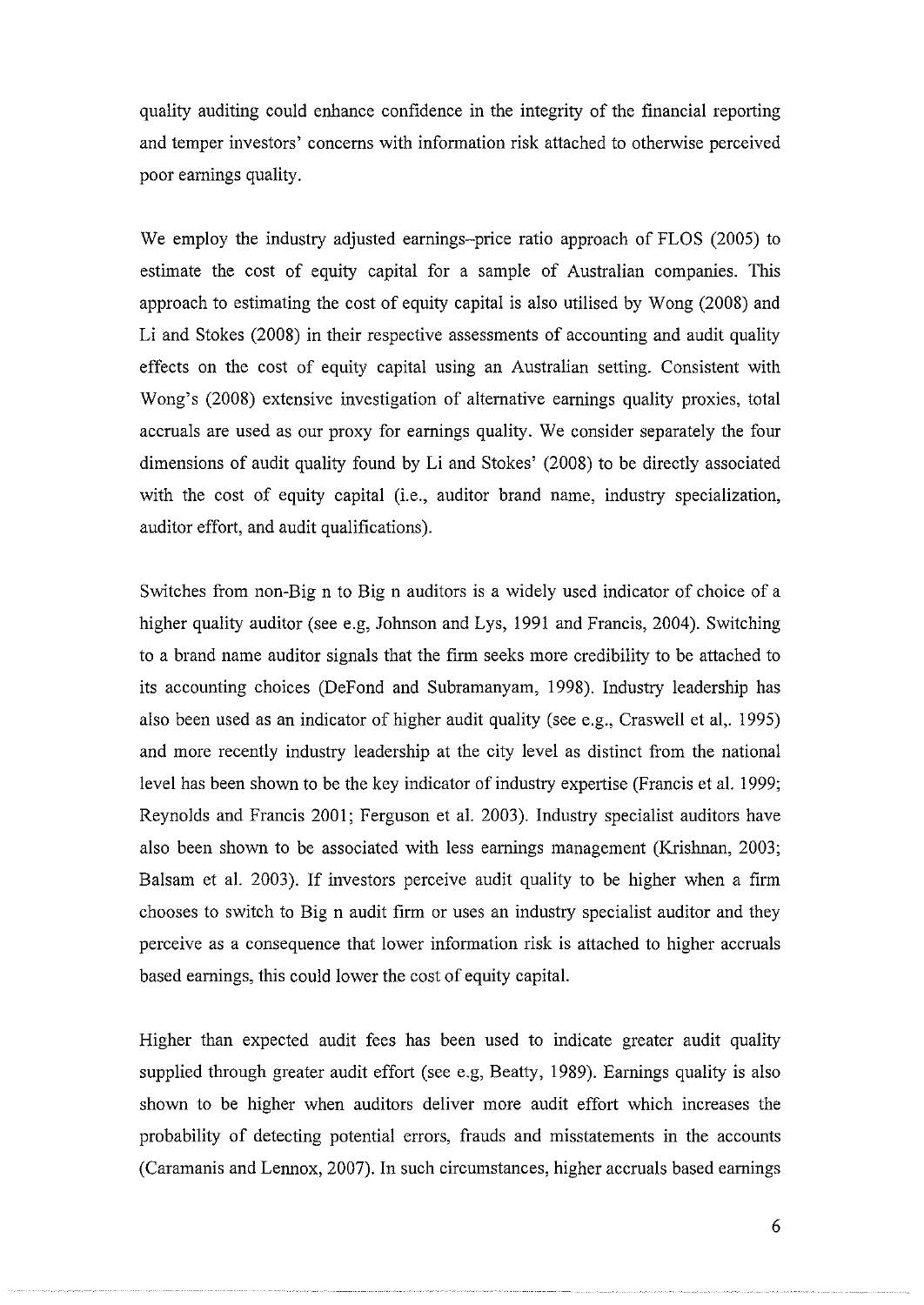are more likely to be perceived by investors as indicators of better firm performance. In the presence of greater audit effort, there could be a lowering of the perceived information risk of higher accruals based earnings and this could lower the cost of equity capital.

Finally, information risk of higher accruals based earnings could be higher if a qualified audit opinion accompanies the higher accruals based earnings. In such cases, investors are more likely to price protect themselves from perceived risk of management opportunism provided by the signal that there are issues with the accounts discovered by the auditor or there have been issues in conducting their audit which have prevented the auditor from completing the audit required and this could increase the cost of equity capital attached to the accruals based earnings.

In the case of each audit quality dimension, we examine interactive effects of earnings quality and audit quality on the cost of equity capital for those Australian companies where audit quality is likely to be in greater demand by shareholders for monitoring the quality of the accounting. Following prior literature (e.g., Francis et al. 2005; Liu and Wysocki, 2008), loss firms are excluded from the sample due to the difficulty of interpreting a negative earning-price ratio and the non-linearity in the distribution of negative and positive earnings-price ratio. Further to this reason for exclusion, prior research (e.g., Hayn 1995; Collins et al. 1999) also demonstrates that the earning numbers have low information content for loss making companies. Moreover, in Australia, the prevalence of losses is much higher, most commonly for smaller firms, many of which are involved in the mining industry (Balkrishna et al. 2007) where auditing and audit quality has been demonstrated to be less important as a monitoring mechanism (Lee, Stokes, Taylor and Walter, 2003).

We find that audit quality contributes to incrementally lowering the cost of capital for firms with earnings that are classified as having relatively low earnings quality. Specifically, switching to a Big N auditor and very high levels of external audit effort mitigate the positive relation between cost of equity capital and higher total accruals. For firms that receive a qualified audit opinion, the perceived risk around the higher accruals is increased, which incrementally increases the cost of equity capital.

7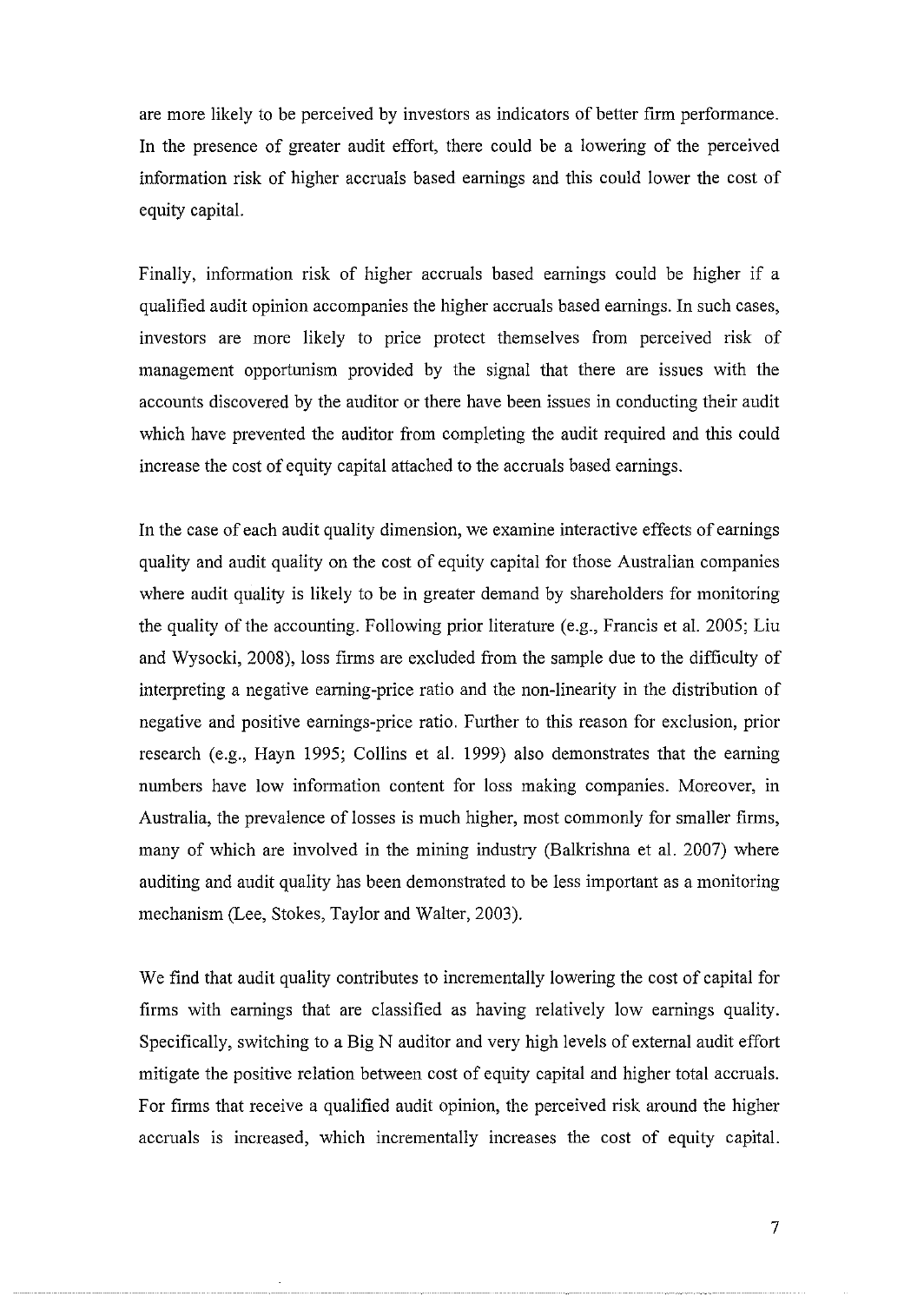Importantly, these interaction effects are in addition to the stand alone audit quality effects on the cost of equity capital documented by Li and Stokes (2008).

The remainder of the paper is organized as follows. Section 2 describes the research design. The results are presented in section 3 and section 4 provides conclusions.

## **2. Research design**

## *2.1 Cost of equity capital model*

Following the approach of FLOS (2005) and Wong (2008), this study utilizes an earnings-price ratio as the cost of equity capital measure. This approach is adopted because the PE ratio is a popular means of estimating rate of return in the equity market, and is a widely quoted measure (Easton 2004). An EP ratio is used to address the concerns of small values of earnings in the denominator (FLOS 2005). Also, as noted by FLOS (2005), the ratio is industry-adjusted because Alford (1992) finds that industry membership works well for selecting firms that are comparable in terms of risk and growth.<sup>3</sup> Consistent with FLOS (2005), only firms with positive earnings are included because of the difficulties in interpreting a negative EP ratio in terms of cost of equity capital. FLOS (2005) calculate industry-adjusted earnings-price ratio (JndEP) using a median EP first calculated for all firms with positive earnings in a given year in each GICS industry. A minimum of five positive earnings (excluding the firm  $i$ ) in an industry is required. *IndEP<sub>11</sub>* is then calculated as the difference between the firm *j's* EP and its median industry EP in year *t.* 

The effects of the audit quality dimension interactions with earnings quality are tested by estimating several cross sectional regression models that allow for interaction of the audit quality dimensions (AQIR to indicate information risk attached to the audit quality dimension) and the accruals based earnings quality dimension *(EQ).* The basic model is outlined as follows:

<sup>3</sup> Using raw EP data produced qualitatively the same results. Moreover, when *IndEP* is used to create ranked decile portfolios and all tests are repeated, the results are similar. These results are available from the authors upon request.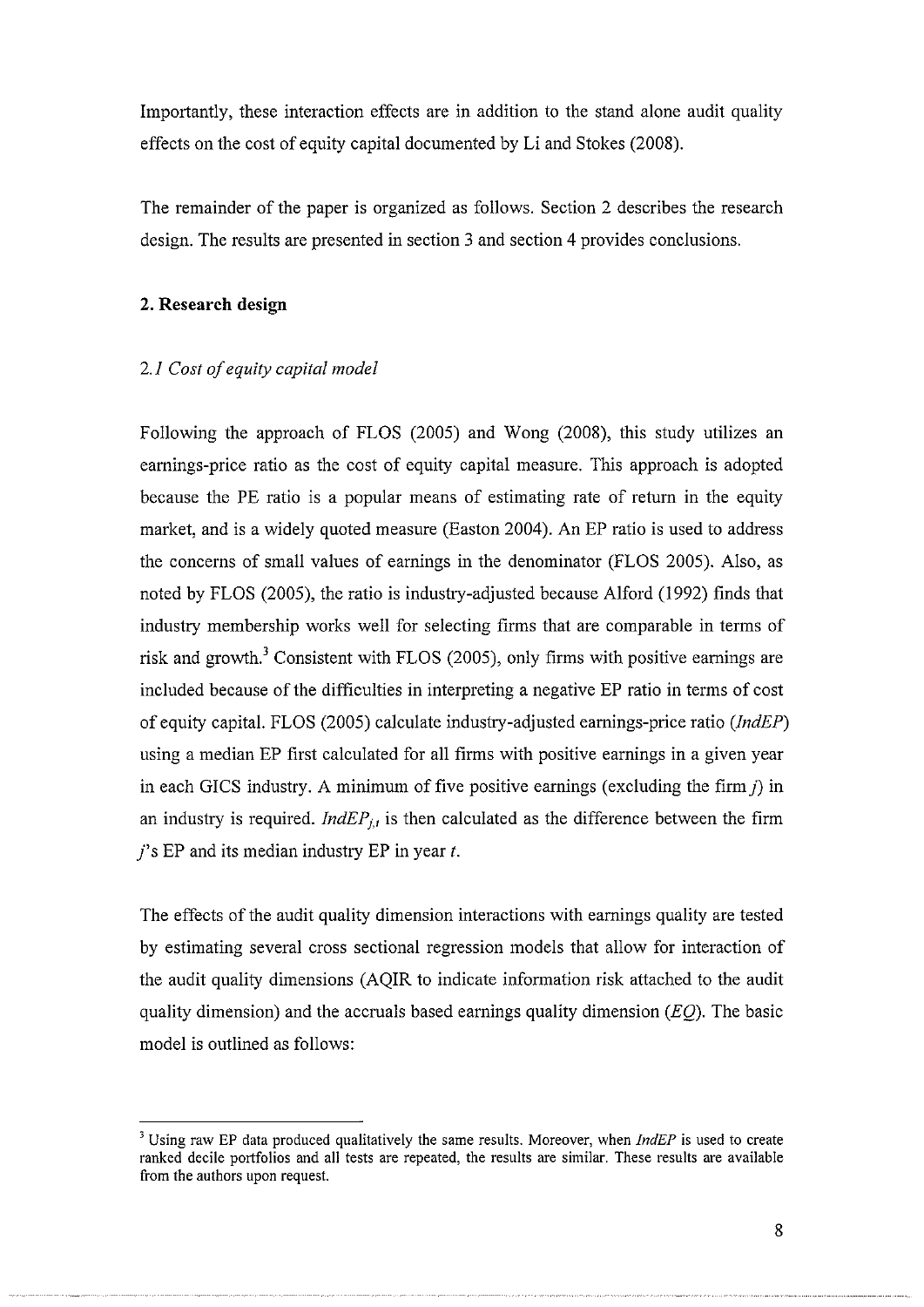$IndEP_{j,t} = \beta_0 + \beta_1 Growth_{j,t} + \beta_2Leverage_{j,t} + \beta_3 Beta_{j,t} + \beta_4 Size_{j,t} + \beta_5 EQ_{j,t}$ +  $\beta_6AQIR_{11} + \beta_7EQ_{11} + AQIR_{11} + \varepsilon_1,$ 

In this model, the coefficient of the interaction term  $(\beta_7)$  and its significance indicates whether and how an audit quality dimension influences the relation between earnings quality and the cost of equity capital. The average effect of earnings quality on the cost of equity capital is measured by  $\beta_5$  and  $\beta_7$ , while the effect of audit quality is measured by  $\beta_6$  and  $\beta_7$ . The model includes controls for growth, leverage, beta and firm size consistent with FLOS (2005) and Wong (2008). *Growth* is defined as the log of one plus a firm's growth in value of equity (sourced from AspectHuntleys data base, item 7010) over the past five years. A negative sign is predicted because higher equity growth could lead the market to expect high earnings growth in the future (FLOS, 2005). *Leverage* is defined as total debt (AspectHuntleys item 6040) divided by total assets (AspectHuntleys item 5090). Greater financial leverage is expected to result in higher risk, and therefore, a positive relationship is expected. *Beta* is calculated from the firm-specific CAPM using 36 month rolling returns, and a minimum of seven monthly returns are required. The capital asset pricing model suggests that a stock market beta will positively correlate with cost of equity capital. *Size* is estimated as the log of a firm's total assets (Aspect item 5090). Prior studies (e.g., Brennan and Subrahamanyam, 1996; Gebhardt et al. 2001; Fama and French 1992) note that large firms have more available information and are more liquid than small firms. Hence, a negative sign is predicted because of the lower risk of large firms.

Three additional reduced form regression models with AQIR alone (labelled Eq.1), EQ alone (labelled Eq.2) and both AQIR and EQ included (labelled Eq.3), are respectively estimated along with the full model (labelled as Eq. 4).  $4$  Eq. (1) establishes the baseline audit quality and cost of equity capital relationship for the sample used in our study after matching the available EQ data with the AQIR measures. Eq. (2) establishes the baseline earnings quality and cost of equity capital

$$
IndEP_{j,t} = \beta_0 + \beta_1 Growth_{j,t} + \beta_2 Leverage_{j,t} + \beta_3 Beta_{j,t} + \beta_4 Size_{j,t} + \beta_5 AQIR_{j,t} + \varepsilon_{j,t}
$$
 Eq. (1)

IndEP<sub>jj</sub> =  $\beta_0 + \beta_1$ Growth<sub>jj</sub> +  $\beta_2$ Leverage<sub>jj</sub> +  $\beta_3$ Beta<sub>jj</sub> +  $\beta_4$ Size<sub>jj</sub> +  $\beta_5 EQ_{j,t}$  +  $\varepsilon_{j,t}$ Eq. (2)

 $4$  Eq. (1) to (3) could be summarized as follows,

 $IndEP_{j,t} = \beta_0 + \beta_1 Growth_{j,t} + \beta_2 Leverage_{j,t} + \beta_3 Beta_{j,t} + \beta_4 Size_{j,t} + \beta_5 EQ_{j,t} + \beta_6 AQIR_{j,t} + \varepsilon_{j,t}$ Eq. (3)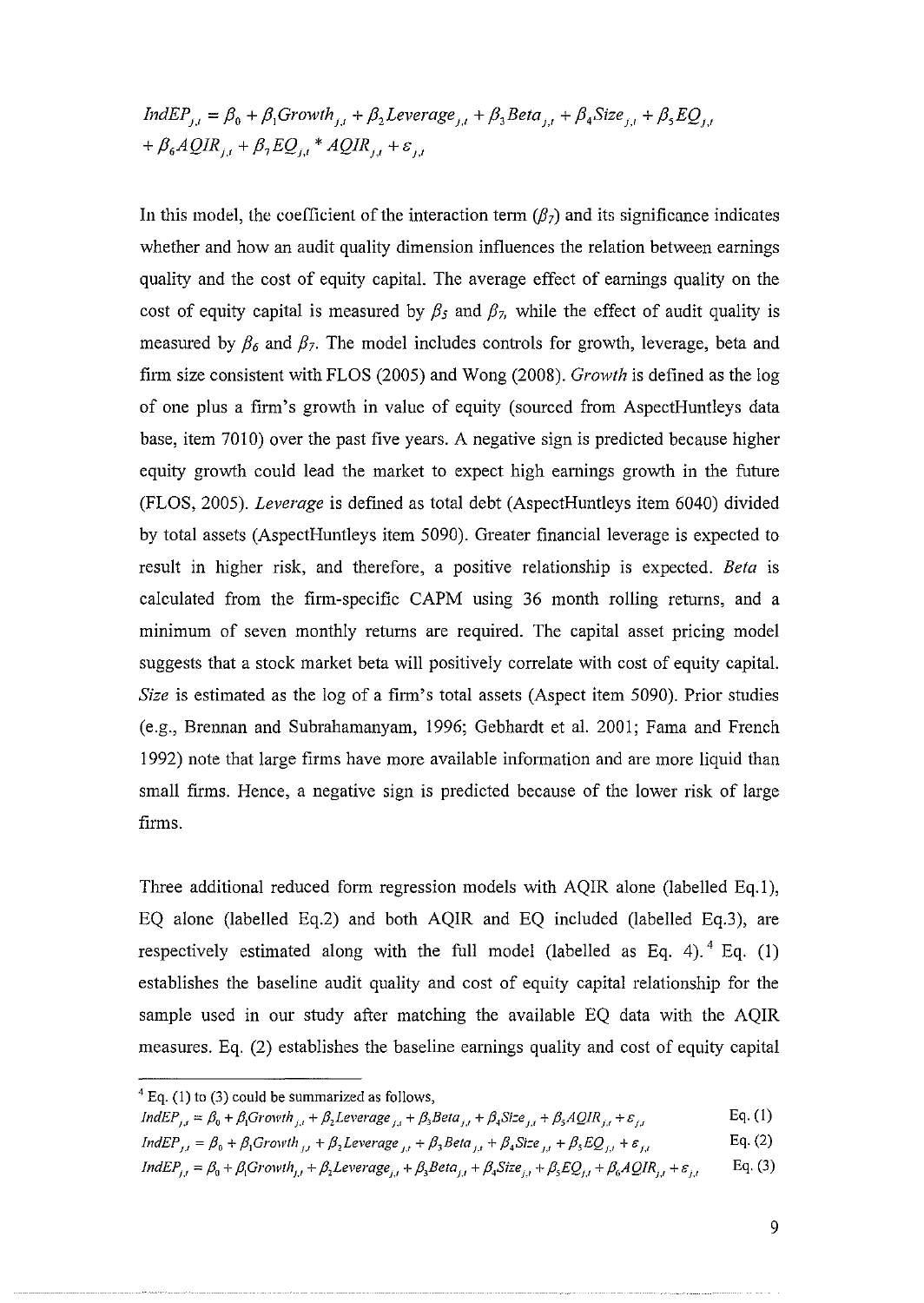relationship for our sample. Eq. (3) examines the additive effect of earnings quality and audit quality without the interaction across the two information risk factors. It also addresses the robustness of the findings of Li and Stokes (2008) after controlling for the earnings quality factor in the model.

## *3.2 Measuring earnings quality*

Earnings quality is measured as total accruals. Prior empirical studies (Dechow et a!. 1999; Bailey and Taylor 2008) find that total accruals perform better than unexpected accruals in detecting earnings management for firms subject to SEC enforcement actions (i.e., unexpected accruals measures lack power). Accruals rely on management discretion and judgement and come under the scrutiny of an audit. In contrast, measures of accounting quality such as the popular Dechow and Dichev (2002) measure used by FLOS (2005) are the result of estimation processes which potentially reduce the link between audit and accounting quality. For example, the Dechow-Dichev measure proposed is essentially a measure of how well accruals fit lagged, lead and contemporaneous cash flows. The relation with future cash flows is unknown at the time of assessing an appropriate EP ratio. In addition, Liu and Wysocki (2008) suggest that use of the Dechow-Dichev measure by FLOS results in conclusions that are very sensitive to additional controls for operating risk.

As previously noted, Wong (2008) documents a positive relationship between total accruals and the cost of equity capital in Australia after controlling for other measures of earnings quality, consistent with total accruals being an indicator of lower accounting quality and dominating the effects of other earnings quality dimensions. Following Wong (2008), total accruals  $(TAC)$  is measured as net profit after tax and abnormals (AspectHuntleys item 8036) less operating cash flows (AspectHuntleys item 9100) scaled by lagged total assets (AspectHuntleys item 5090). A positive sign is expected for TAC.

## *3.3 Measuring audit quality*

The measures of audit quality dimensions examined are the choice of a city-level industry specialist auditor (CL), high quality auditor switch *(Aswitch-NBtoB),* audit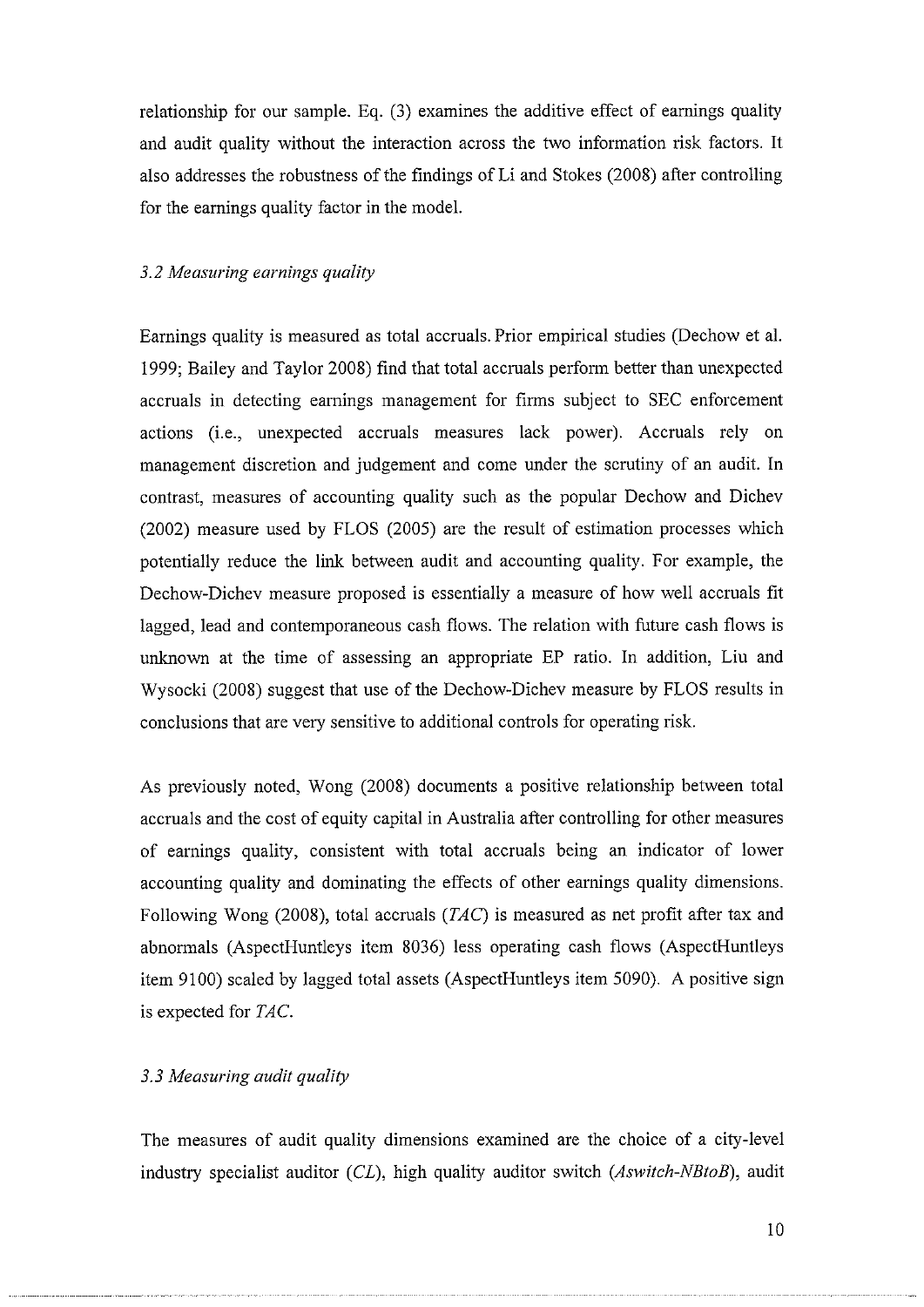effort *(UnexpAF/LrgUnexpAF),* and qualified auditor opinion *(Opin/UnexpQalOpin) ..*  An indicator variable *CL* is created and assigned a value equal to I if a firm is audited by a city industry leader, defined as an audit firm that possesses the largest (audit fees based) market share in a given GICS industry city wide, and 0 otherwise. *Aswitch-NBtoB* is a dummy variable assigned a value equal to 1 if a firm switches from a non-Big n to Big n auditor, 0 otherwise.

The audit effort measure, unexpected audit fee *(UnexpAF),* is measured as a ratio of actual to expected audit fee, where the expected fee is the anti-log of the fitted value of the audit fee model adopted from Ferguson et a!. (2006). A firm is classified as having a *LrgUnexpAF* (= I) if it is in the top decile of firms ranking on *UnexpAF.* 

A qualified audit opinion variable *Opin* is an indicator variable equal to I if a firm receives a qualified or modified audit opinion and 0 otherwise. We also utilise an unexpected qualified audit opinion measure ( *UnexpQa!Opin)* created for those firms receiving a qualified opinion by taking the difference between the actual audit opinion  $(i.e., 1 =$  qualified) and the probability of receiving a qualified audit opinion estimated from the audit opinion model of Craswell et al. (2002). It is designed to capture the extent of surprise for companies receiving a qualified audit opinion. All other firms receiving clean opinions are coded as 0.

#### *3.4 Sample selection and descriptive statistics*

The initial sample consists of all firms listed on the Australian ASX market in the period 1999 to 2004 (10,275 firm-year observations). The requirement of positive earnings-to-price ratios cuts the number of observations down to 3,240. Financial firms (GICS 4000 to 4999) are also excluded because of their special financial leverage. This filter further reduces the sample down to 1,502. Finally, in order to meet the requirement of non-missing values for every control variable (i.e., *Growth, Beta, Leverage, Size*), the sample size arrived at is 1,080 firm-year observations. As noted in section I, the resultant sample is one where auditing and high quality are likely to be in higher demand and so our sample increases the power of our tests. That is, this setting is likely to show economically important effects of audit quality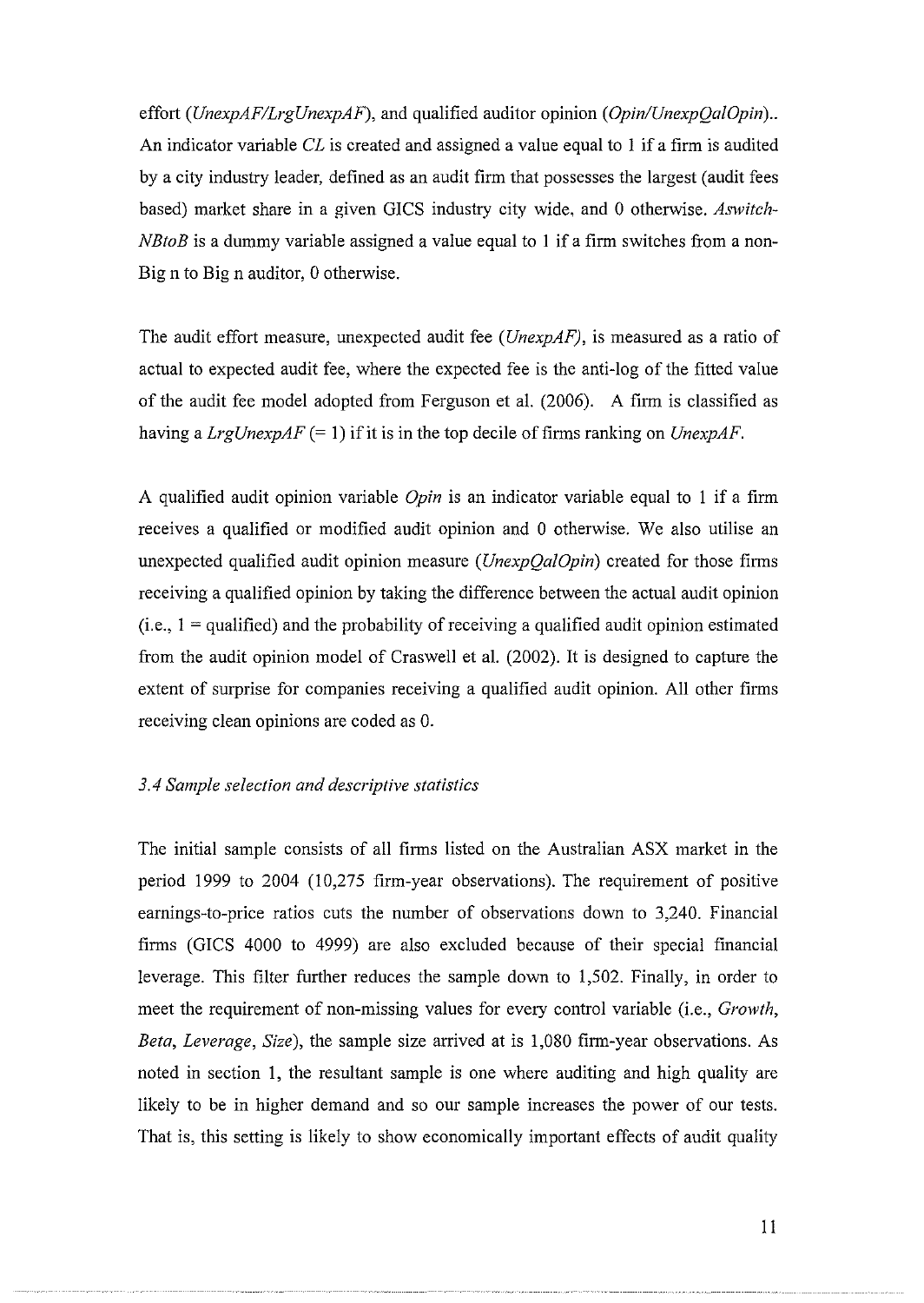on the relationship between earnings quality and cost of equity capital for such firms if the effect is present.

Audit quality measures are calculated or estimated across all listed compames available in the Capital Markets CRC – UTS audit database for the relevant years and are not restricted to the 1,080 firm year observations. Hence, industry specialist measures for a given year are based on the whole audit market not just those from I ,080 firm years applicable to that year. In order to meet the requirement of nonmissing values for total accruals (TAC), the final sample size reduces slightly from 1,080 to 1,067 firm-year observations. Outliers are deleted for each regression after conducting the conventional regression diagnostics (i.e., studentized residuals greater than the absolute value of 2, and Cook's D greater than 4 divided by the number of observations (Chen et a!. 2003)). All regressions apply the Kernel-based estimations for the panel data, and the standard errors reported are controlled for heteroskedasticity and autocorrelation.<sup>5</sup> None of our regressions appear to suffer from multicollinearity problems.<sup>6</sup>

Panels A and B of Table 1 display descriptive statistics. The mean and median of TAC are 0.087 and - 0.030 respectively.<sup>7</sup> The descriptive statistics for the audit quality measures are similar to those reported by Li and Stokes (2008) with 74% of the sample audited by Big n auditors and 34% audited by city industry leaders. A small percentage of firms switch auditors with !.12% being to Big N auditors. The average ratio of actual fees to expected fees is !.291 and 4% of companies have qualified audit opinions.

## *Insert Table I here*

<sup>&</sup>lt;sup>5</sup> The standard STATA commands are used to assure the regression estimator are effective in the presence of arbitrary heteroskedastistity and autocorrelation. All regression estimates reported in this study are equivalent to those produced by the robust regression and Newey-West regression.<br><sup>6</sup> The VIF tests are untabulated for each regression and are available on request.<br><sup>7</sup> Wong (2008) reports a mean and median for t

their full sample over the period of 1997 to 2006. Untabulated descriptive statistics show a mean and median for TAC of -0.0945 and -0.0413 respectively for all ASX listed firms from the period of 1999 to 2004.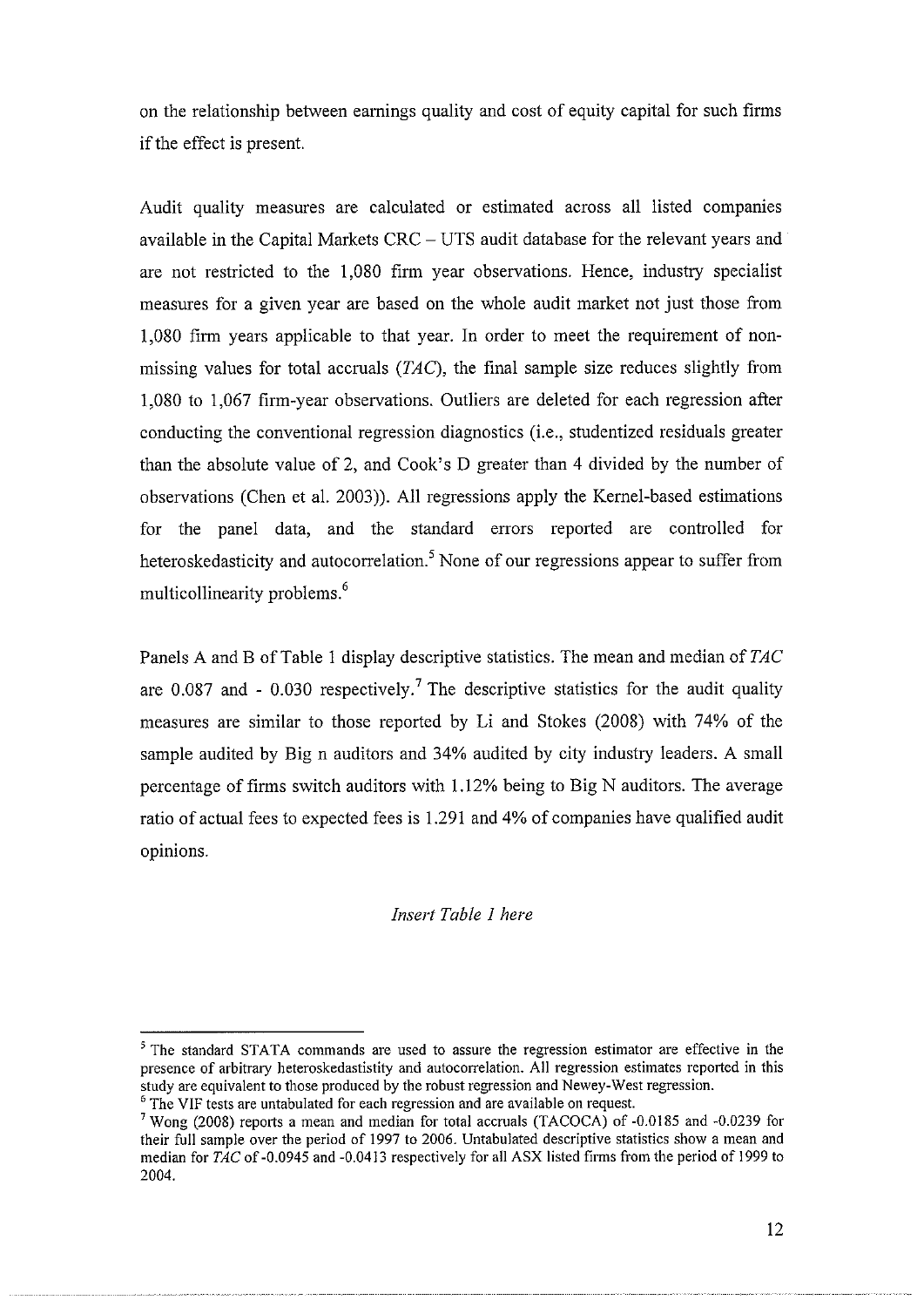The *Pearson* correlation matrix is displayed in Table 2. It shows that firms with greater total accruals *(TAC)* are more likely to be smaller firms *(Size),* experience less equity growth *(Growth),* have lower financial leverage *(Leverage),* and have higher unexpected audit fees *(UnexpAF).* 

## *Insert Table 2 here*

## **4. Results**

Table 3 displays the regression estimation results for Eq.  $(1)$  to  $(4)$  for the audit choice dimension of audit quality using the *City Leader (CL)* measure. All regressions have explanatory power with statistically significant F test results. The effects of the significant control variables are consistent with expectations and similar to those reported in Li and Stokes (2008).

Eq. (1) reports a negative coefficient for  $CL$  (= -0.0076), which is significant at 5 percent level (two-tailed). This is consistent with the result in Li and Stokes (2008) on their larger sample. Eq. (2) displays a positive and significant (at 1 percent level, twotailed) *TAC* with a coefficient of 0.0462. Thus, in this sub-sample of Wong (2008) data, the total accruals are positively associated with the cost of equity capital which is consistent with his results on larger samples. *CL* and *TAC* are jointly regressed in Eq. (3) which displays a significant coefficient of 0.0458 for *TAC* and a slightly reduced significant coefficient of -0.0071 for *CL* (significant at 10 percent level, two tailed). This evidence implies that the appointment of a city industry specialist auditor and total accruals are independent information risk factors.

In Eq. (4), the coefficient of the interaction of *CL* and *TAC* is positive (= 0.0068) but insignificant. The performance of *CL* and *TAC* remain almost unchanged in this model compared to Eq. (3). Hence, there is no evidence that the appointment of a city industry specialist auditor significantly influences the positive relationship between cost of equity capital and total accruals. 8

<sup>&</sup>lt;sup>8</sup> The sample is further partitioned into two sub-groups according to whether a firm engaged with a city leader or not. Separate Eq. (2) models are re-estimated in each sub-group and the results (unreported) show that the coefficients of *TAC* are positive and significant for both the groups of firms that engaged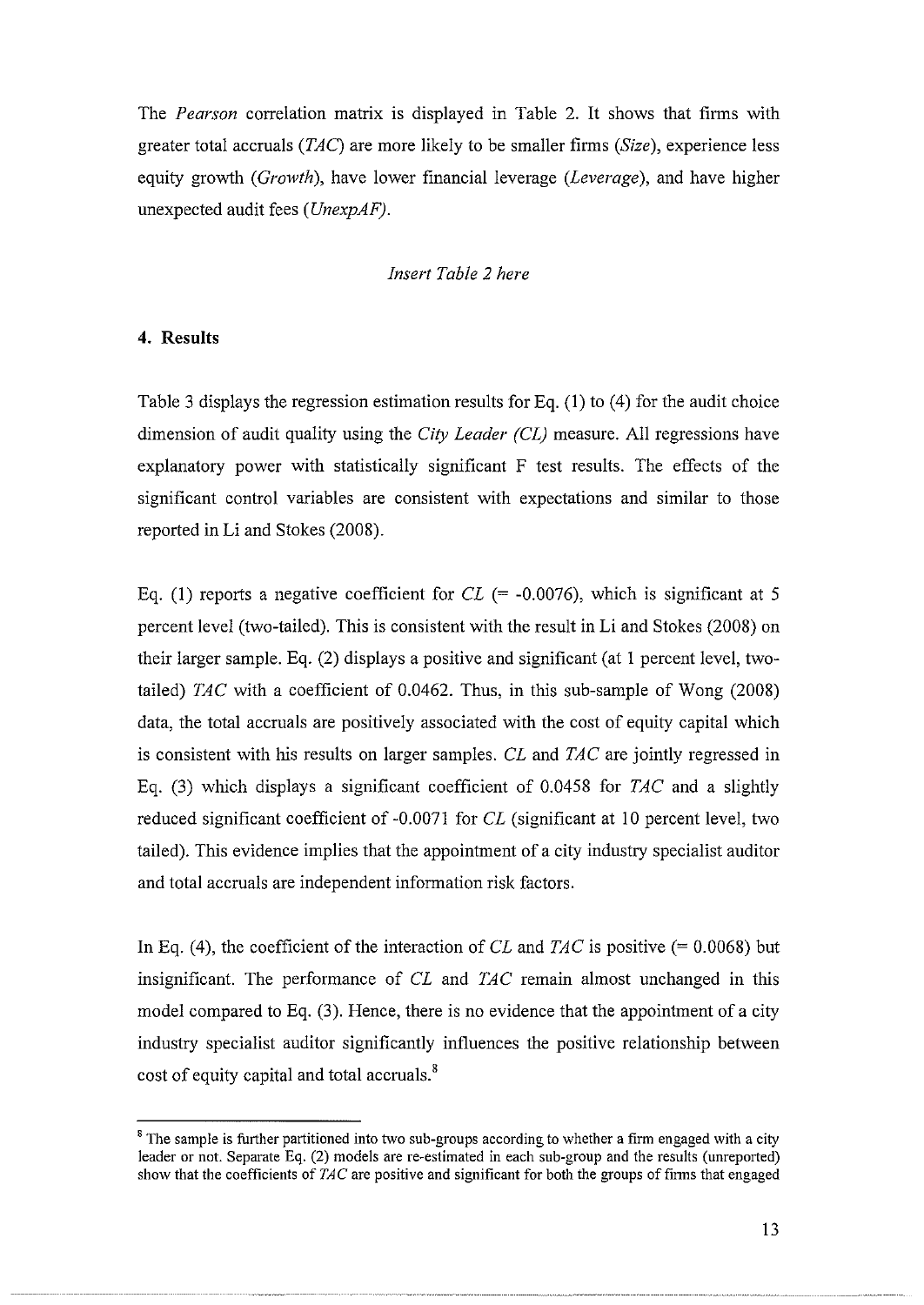## *Insert Table 3 here*

The regression results of auditor switch dummy, *Aswitch – NBtoB* are reported in Table 4. All regressions are statistically significant (based on the F test). The other auditor switch dummies (i.e., *Aswitch* - *BtoB, Aswtich* - *BtoNB, Aswitch* - *NBtoNB)*  and their interactions with *TAC* are also included in the models as control variables.

Eq. (1) reports a negative (-0.0214) and significant coefficient for, *Aswitch- NBtoB,*  suggesting that firms switching to a higher quality auditor enjoy a lower cost of equity capital. This is consistent with the result in Li and Stokes (2008) on their larger sample. The coefficient on *TAC* is consistently positive and significant in Eq. (2) and (3), whereas *Aswitch* - *NBtoB* becomes insignificant after controlling for total accmals in Eq. (3). Eq. (4) displays a significant interaction on *Aswitch - NBtoB* and *TAC* (at 5) percent level, two-tailed) with a coefficient of -0.0621. *Aswitch* - *NBtoB* has a reduced (-0.0193) and significant coefficient (significant at 10 percent, two-tailed), while the coefficient of *TAC* increases slightly to 0.0801 and remains significant at the 1 percent level (two-tailed). The results suggest that for increasing levels of *TAC,* the *IndEP* for firms switching to a high quality auditor increases by  $0.0180$  (-0.0621+0.0801)<sup>9</sup> while for others not switching to a higher quality auditor, the cost of equity capital increases by 0.0801 This evidence indicates that the positive relationship between total accruals and the cost of equity capital for firms switching to a high quality auditor is significantly weakened compared to that for non-switching firms. <sup>10</sup>

*Insert Table 4 here* 

with city leaders  $(=0.0440)$  and those that did not  $(=0.0484)$ . A Wald test further examining the equality of these two coefficients suggests that they are not significantly different from each other. This finding is identical to the results of the interaction model (Eq. 4).

<sup>&</sup>lt;sup>9</sup> A Wald test is used to examine whether  $\beta_5+\beta_7=0$ . It shows that the sum of the coefficients is not significantly different from 0.

<sup>&</sup>lt;sup>10</sup>The sample is also partitioned into firms switching to a high quality auditor versus non-switch firms. Then, Eq. (2) is re-estimated in each partitioned sample to test whether *TAC* is significantly different in each sub-grouping. The results (not tabulated) show that for the firms switching from a high quality auditor, the coefficient for *TAC* is positive  $(=0.0326)$  and significant (at 1 percent level, two-tailed), while the same coefficient is also significant  $(=0.0524)$  for the non-switching firms. A Wald test further examining the equality of these two coefficients suggests that the coefficient of *TAC* for the firms **switching to a high quality auditor is significantly smaller than that for the non-switching firms.**  Therefore, these results are consistent with the results of Eq.  $(4)$ .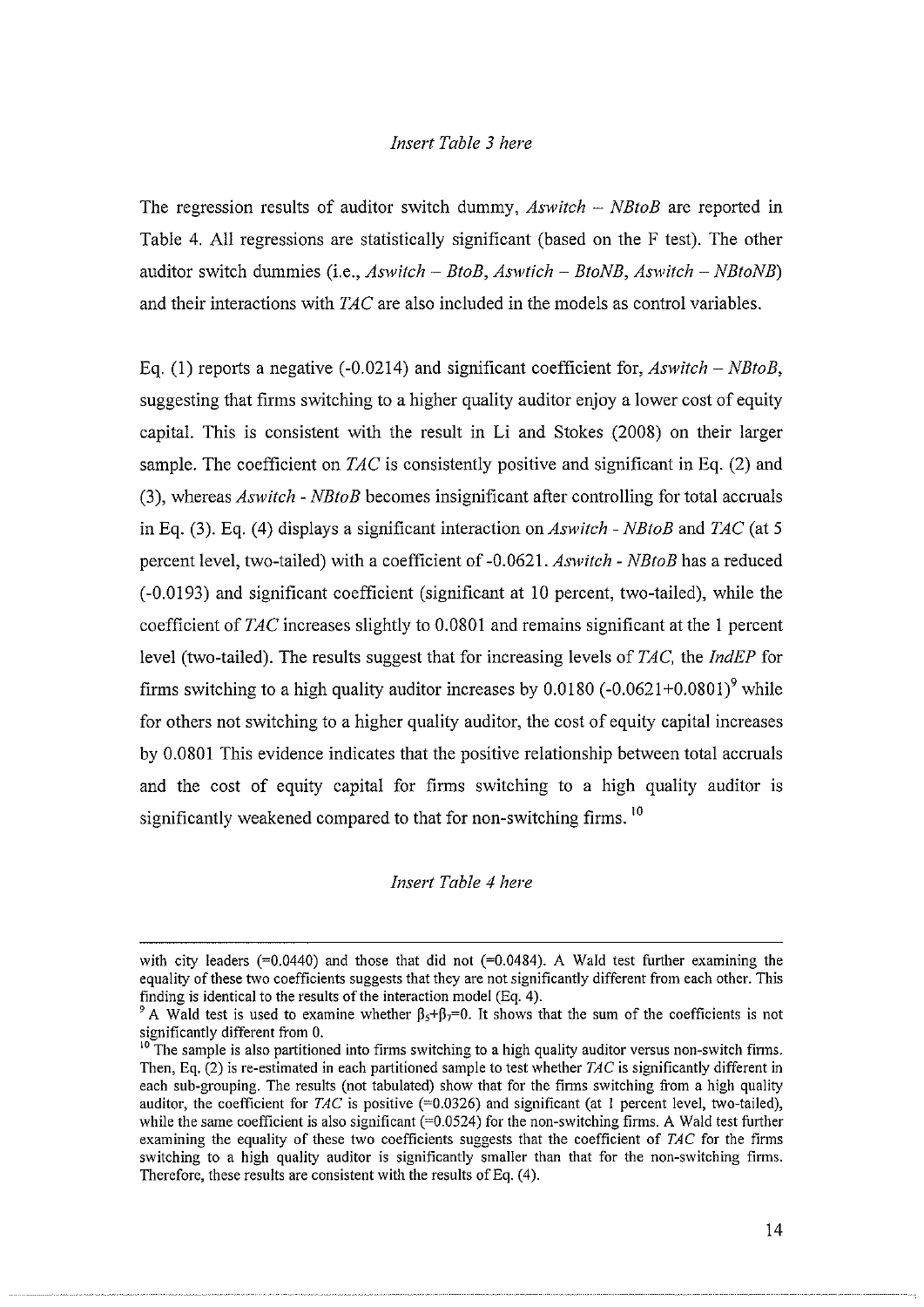Table 5 reports the results of the audit effort dimension of audit quality using unexpected audit fees, *UnexpAF.* All regressions are statistically significant (based on the F test).

Eq. (1) reports a negative ( -0.0033) and significant coefficient for *UnexpAF* at the 5 percent level, suggesting greater external audit effort lowers the cost of equity capital consistent with the result of Li and Stokes (2008) on their larger sample. The coefficient on *TAC* is consistently positive and significant in Eq. (2) and Eq. (3). The performance of both *TAC* and *UnexpAF* remains almost unchanged in Eq. (3). These results indicate that external audit effort and total accruals are independent information risk factors. Eq. (4) reports a negative (-0.0044) but insignificant interaction of *UnexpAF* and *TAC.* 

## *Insert Table 5 here*

A further test is conducted on *LrgUnexpAF* (largest I 0% *UnexpAF)* and the results are reported in Table 6. This variable focuses on the top decile firms paying higher audit fees than expected found by Li and Stokes (2008) to enjoy a lower cost of equity capital. All regressions in Table 6 are statistically significant (based on the F test). In Eq. (1), *LrgUnexpAF* is negative and significant (at 1 percent level) with a coefficient of -0.0163, suggesting that firms with greater external *audit effort* enjoy a lower cost of equity capital. This is consistent with the result in Li and Stokes (2008) on their larger sample. Eq. (2) has a positive and significant *TAC* with a coefficient of 0.0919. The magnitude and significance of the coefficients for *TAC* and *LrgUnexpAF,* in Eq. (3), are not different from that reported in Eq. (I) and (2), respectively. These results imply that the effect of *LrgUnexpAF* and *TAC* are independent.

Eq. (4) reports a negative interaction *(LrgUnexpAF\*TAC)* with a coefficient of-0.1387, which is significant at the I percent level (two-tailed). The coefficient for *LrgUnexpAF* slightly increases to -0.0187 and remains significant (at 1 percent level), while the coefficient for *TAC* increases a little to 0.1000 (significant at 1 percent level). These results suggest that for increasing levels of *TAC,* the *JndEP* for firms with extremely large unexpected audit fees decreases by -0.0387 (-0.1387+0.1000),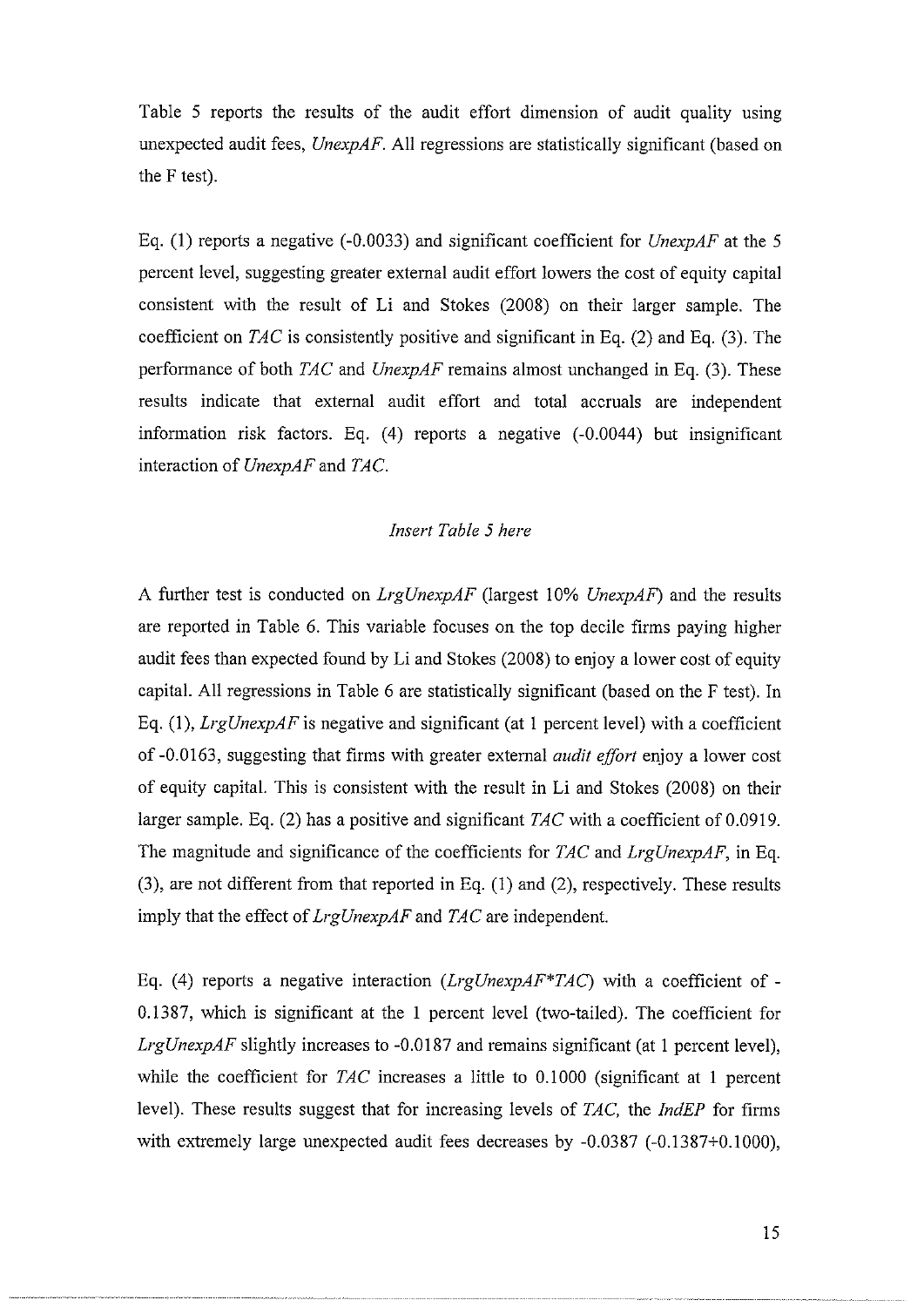but it is not significantly different from  $0$ .<sup>11</sup> For the rest of the firms, for a unit increase in *TAC,* the *IndEP* will increase by 0.1000. This evidence indicates that greater external *audit effort* adds additional value to the firm through tempering the information risk perceived from higher accruals.<sup>12</sup> Tests are repeated with the extremely large unexpected audit fee classified at 5%, 15% and 20% level and the results are robust.<sup>13</sup> The interaction term eventually becomes insignificant when the classification goes beyond the 20% cut-off.

#### *Insert Table 6 here*

Table 7 displays the regression results of using information on whether there is a qualified audit opinion or not *(Opin).* All regressions are statistically significant (based on the F test). Eq. (1) reports a positive (0.035) and significant *Opin*  coefficient, which is consistent with the *Opin* result displayed in Li and Stokes (2008). *TAC* has a positive and significant coefficient of 0.0488 in Eq. (2). In Eq. (3), the results for *TAC* remain unchanged but *Opin* becomes insignificant. Eq. (4) reports a positive and significant interaction *(Opin\*TAC)* with a coefficient of 0.0697, which is significant at the 5 percent level (two-tailed). The performance of *TAC* and *Opin*  remain similar to Eq. (3). These results suggest that for increasing levels of *TAC,* the *IndEP* for firms receiving a qualified audit opinion increases by 0.1044 (0.0347+0. 0697). For the firms not receiving a qualified opinion, for a unit increase in *TAC,* the *IndEP* will increase by 0.0347. The evidence indicates that the positive relationship between total accruals and the cost of equity capital is exacerbated for firms receiving a qualified audit opinion.

#### *Insert Table* 7 *here*

<sup>&</sup>lt;sup>11</sup> A Wald test is used to examine whether  $\beta_5+\beta_7=0$ . It shows that the sum of the coefficients is not significantly different from 0.

<sup>&</sup>lt;sup>12</sup> The sample is further partitioned into two according to the dichotomous variable, *LrgUnexpAF*. Separate regressions (Eq. 2) are then re-estimated to test whether TAC are significantly different in each sub-grouping. The results (not tabulated) show that for the firms paying extremely higher audit fees than expected, the coefficient for  $TAC$  (=-0.00357) is insignificant. In contrast, for the rest of the firms, the same coefficient is 0.1010 which is significant at 1 percent level (two-tailed). These results are consistent with that of the interaction model (Eq. 4).<br><sup>13</sup> Tests are repeated in the sub-sample of firms with *UnexpAF> I* (n=629), and the results (untabulated)

are qualitatively the same.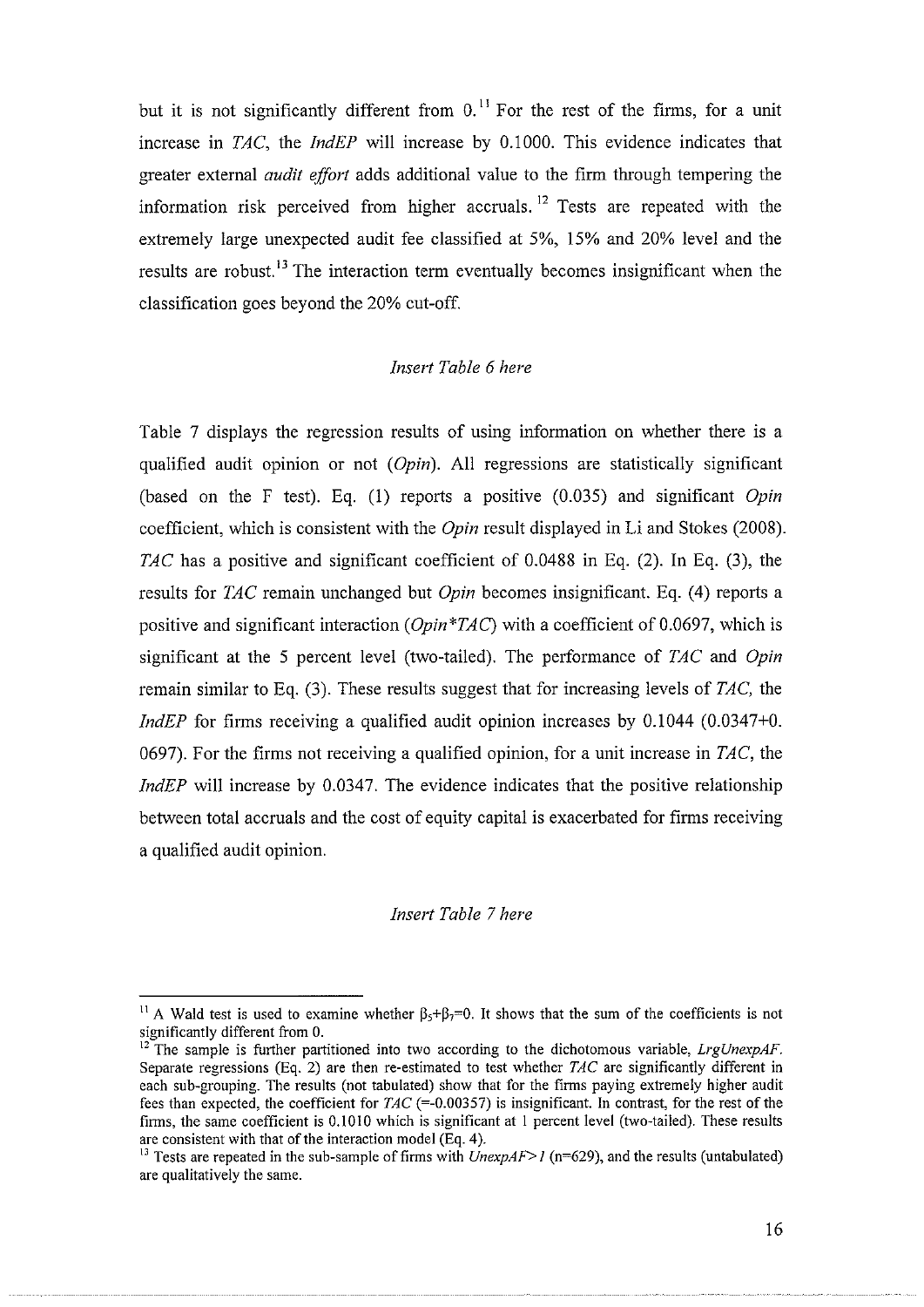Table 8 further shows the results for the unexpected qualified audit opinion, *UnexpQalOpin.* All regressions are statistically significant (based on the F test). Eq. (1) shows that the coefficient on *UnexpQalOpin* is positive (0.0669) and significant, which is consistent with the results of Li and Stokes (2008). *TAC* remains positive (0.0462) and significant in Eq. (2). These results for *TAC* and *UnexpQa!Opin* remain almost unchanged in Eq. (3). This evidence implies that unexpected qualified audit opinion and total accruals are independent information risk factors that increase the cost of equity capital. Eq. (4) reports a positive (0.1054) and significant interaction coefficient for *UnexpQa!Opin\*TAC* (at 5 percent level, two-tailed). Both coefficients of *UnexpQa!Opin* and TAC remain positive but are no longer significant. These results suggest that for increasing levels of *TAC*, a unit increase in the surprise of a finn receiving a qualified audit opinion leads to an average increase in the *IndEP* by 0.1361 (0.1054+0.0307). Therefore, the results indicate that a surprise in a qualified audit opinion exacerbates the effects of higher total accruals on the cost of equity capital.<sup>14</sup>

## *Insert Table 8 here*

## **5. Conclusion**

This study investigates the influence of audit quality on the relation between earnings quality and cost of equity capital. Although prior evidence suggests that lower accounting quality is associated with an increase in the cost of equity capital, such evidence ignores the potentially mitigating role of audit quality. Likewise, prior studies linking audit quality to the cost of capital fail to recognize that audit quality is not only a potentially useful signal of itself, but also that it affects the quality of audited accounting data. Put simply, prior research on cost of capital effects fails to recognize that properties of audited financial statements (such as earnings quality) are a joint product of managements representations (including the reliability of the accounting system, internal controls etc) as well as the audit process. Moreover theory

<sup>&</sup>lt;sup>14</sup> Further tests in the partitioned sample according to  $DUnexpQalOpin$  (=1 if UnexpQalOpin>0.5, and 0 otherwise) (unreported) shows for firms surprisingly receiving a qualified opinion  $(n=22)$ , the coefficient of *TAC* is positive (0.0640) and significant (at 10 percent level, two-tailed), whereas the same coefficient for the other group (0.0339) is insignificant. These results are consistent with the results of the interaction model reported in Table 8.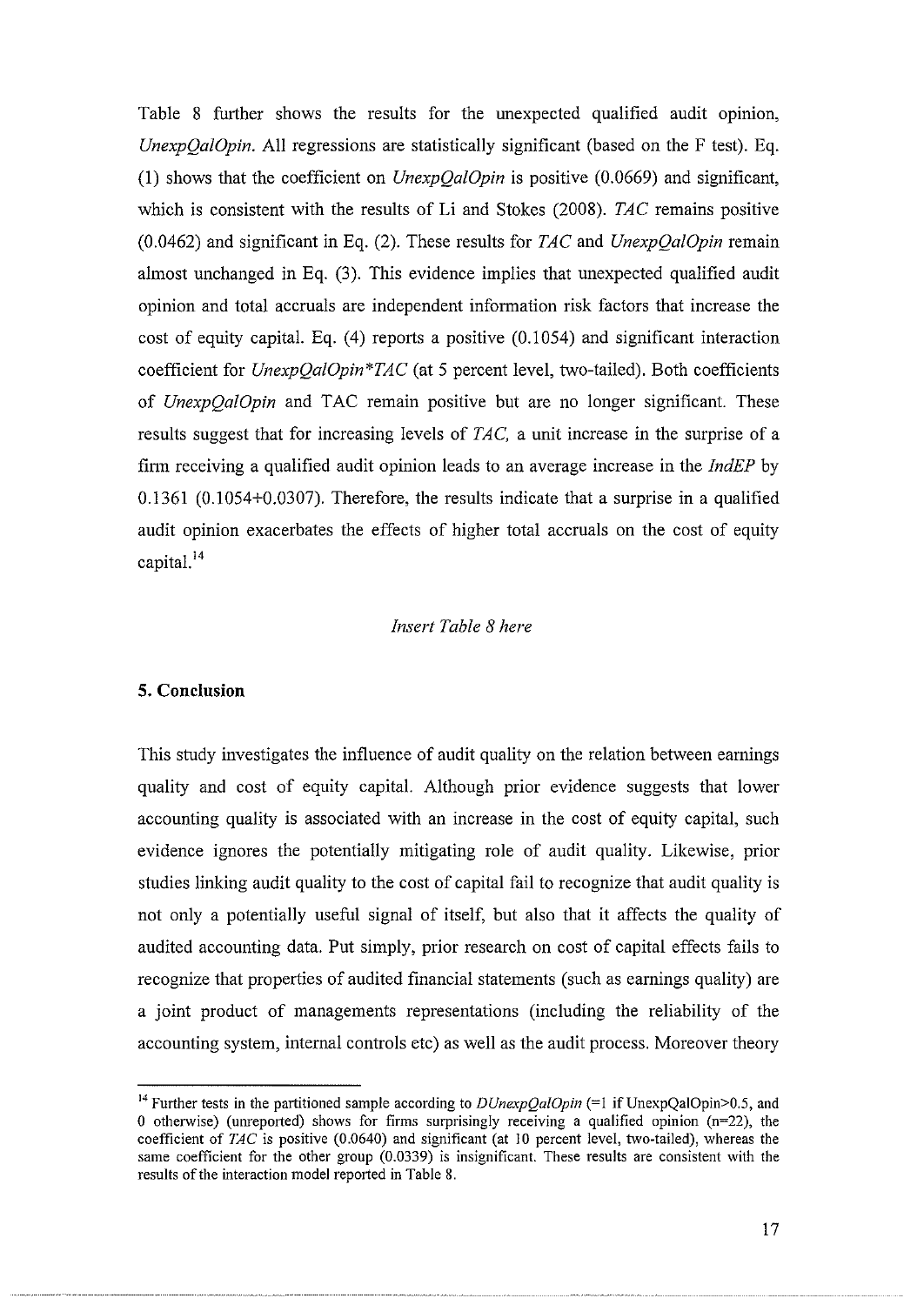on the demand and supply of accounting and auditing argues that investors demand audits to reduce information asymmetry around the accounting information supplied by the firm and auditors invest in supplying audit quality in response to that demand and earn returns for doing so. In addition regulatory changes in the wake of high profile corporate collapses addressing the role of audits in the financial reporting process have further focussed the attention of markets, firms and investors on deriving value from audits. We therefore address an important gap in the literature and provide insights sought in the markets and by regulators to consider whether the audit quality attached to a firm's earnings could affect inventors' perceptions of information risk and could consequently influence the pricing of earnings quality.

Utilizing total accruals as a means of measuring earnings quality and with a sample of 1,067 firm year observations over the time period of 1999-2004 where auditing and audit quality is in demand by the firms, the key results of this study show that switching to a higher quality auditor mitigates the positive relation between total accruals and the cost of equity capital. Additional weight for this view also comes from the finding that very high levels of external audit effort, tempers the pricing effect of greater total accruals. The results on opinion outcomes of audits suggest that a qualified/a surprisingly qualified audit opinion increases the perceived risk around the reported earnings when there are large accruals based earnings, which further increases the cost of equity capital. These results hold typically in addition to the main effect of audit quality on the cost of equity capital documented in the prior literature.

These results indicate that with the assurance from higher quality auditing, earnings made up of larger accruals are perceived to have lower risk of these earnings generating higher future cash flows, which lowers the cost of equity capital. The accrual properties, utilized to proxy for earnings quality in these studies, are likely to reflect both management opportunism and performance measurement capturing growth and increasing capacity of business (FLOS, 2005). The opportunism exacerbates information risk, whereas the performance measurement will mitigate information risk. Higher quality auditing appears to help to disentangle these effects as well as having an effect in lowering the cost of equity capital in its own right.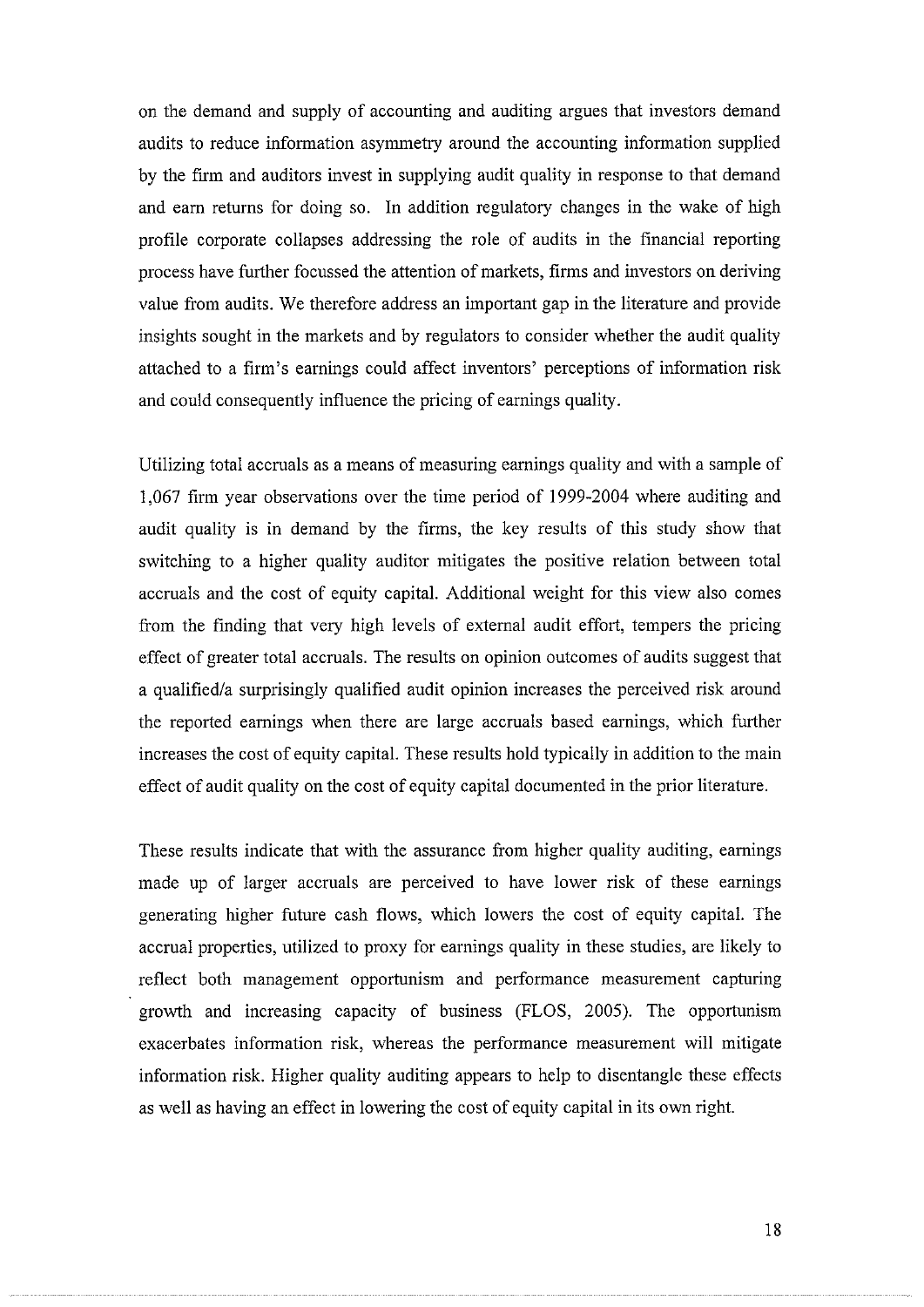## **References**

Ahmed, A. S., Rasmussen, S. J. and Tse, S. Y. 2008, "Audit Quality, Alternative Monitoring Mechanisms, and Cost of Capital: An Empirical Analysis", (August). Available at SSRN: http://ssrn.com/abstract=1124082

Alford, A.W. 1992, "The Effect of the Set of Comparable Firms on the Accuracy of the Price Earnings Valuation Method", *Journal of Accounting Research,* vol. 30, no. 1, pp. 94-108.

Bailey, L. and S. Taylor, 2008, "Earnings Management: A Practical Test", *Working paper*, University of New South Wales.

Balkrishna, H., Coulton, J. and Taylor, S.L., 2007, "Accounting Losses and Earnings Conservatism", *Accounting and Finance,* vol. 47, no. 3, pp. 381-400.

Balsam, S., Krishnan, J. and Yang, J.S. 2003, "Auditor Industry Specialization and Earnings Quality", *Auditing-a Journal of Practice* & *Theory,* vol. 22, no. 2, pp. 71-97.

Beatty, R., 1989, "Auditor Reputation and the Pricing of Initial Public Offerings", *The Accounting Review,* vol. 64, no. 4, pp. 693-709.

Becker, C., DeFond, M., Jiambalvo, J. and Subramanyam, K., 1998, "The Effect of Audit Quality on Earnings Management", *Contemporary Accounting Research*, vol. 15, no. 1, pp. 1-24.

Blackwell, D, T. Noland and D. Winters, 1998, "The value of auditor assurance: evidence from loan pricing", *Journal of Accounting Research,* 36, pp.57-70.

Brennan, M. and Subrahmanyam, M., 1996, "Market Microstructure and Asset Pricing: On the Compensation for Illiquidity in Stock Returns", *Journal of Financial Economics,* vol. 41, pp. 441-464.

Caramanis, C. and Lennox, C., 2007., "Audit Effort and Earnings Management", *Journal of Accounting and Economics,* vol. 45, pp. 116-138.

Chen, H.W., Chen, J.Z. Gerald, J. and Wang, Y.Y., 2008, "Effects of Audit Quality on Cost of Equity Capital and Earnings Management: Evidence from China". (August). Available at SSRN: http://ssrn.com/abstract=11 05539

Chen, X., Ender, P., Mitchell, M. and Wells, C., 2003, "Regression with Stata", Available from http://www .ats. ucla. edu/ stat/ stata/webbooks/reg/ default.htm.

Collins, D., Pincus, M., and Xie, H., 1999, "Equity Valuation and Negative Earnings: The Role of Book Value of Equity". *The Accounting Review,* vol. 74 (January). pp. 29-61.

Craswell, A., Francis, J.R. and Taylor, S., 1995, "Auditor Brand Name Reputations and Industry Specializations", *Journal of Accounting and Economics,* vol. 20, pp. 297-322.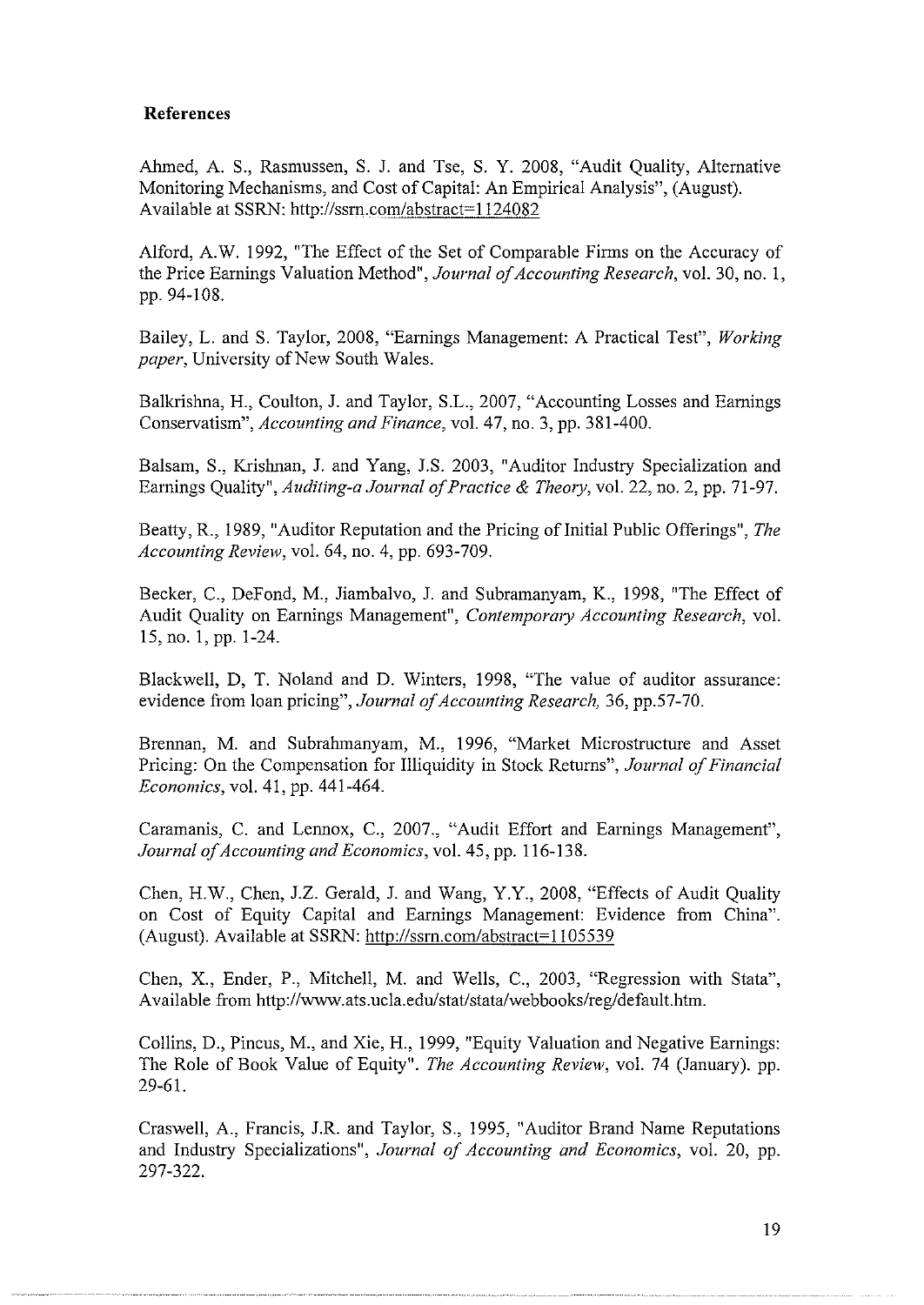Craswell, A., Stokes, D.J. and Laughton, J., 2002, "Audit independence and Fee Dependence", *Journal of Accounting and Economics,* vol. 33, pp. 253-275.

DeAngelo, L.E., 1981, "Auditor Size and Audit Quality", *Journal of Accounting and Economics,* vol. 3, pp. 183-199.

Dechow, P.M., Sloan, R.G. and Sweeney, A.P., 1995, "Detecting Earnings Management", *The Accounting Review,* vol. 70, pp. 193-225.

DeFond, M.L. and Subramanyam, K.R., 1998, "Auditor Changes and Discretionary Accruals", *Journal of Accounting and Economics,* vol. 25, no. I, pp. 35-67.

Easley, D. and O'Hara, M., 2004, "Information and the Cost of Capital", *Journal of Finance,* vol. 59, no. 4, pp. 1553-1583.

Easton, P.D., 2004, "PE Ratios, PEG Ratios, and Estimating the Implied Expected Rate of Return on Equity Capital", *The Accounting Review,* vol. 79, no. I, pp. 73-95.

Fama, E.F. and French, K.R., 1992, "The Cross-Section of Expected Stock Returns", *Journal of Finance,* vol. 47, no. 2, pp. 427-465.

Ferguson, A., Francis, J. and Stokes, D., 2003, "The Effects of Firm-Wide and Office-Level Industry Expertise on Audit Pricing", *The Accounting Review,* vol. 78, no. 2, pp. 429-449.

Ferguson, A., Francis, J. and Stokes, D., 2006, "What Matters in Audit Pricing: Industry Specialisation or Overall Market Leadership", *Accounting and Finance,* vol. 46, no. I pp. 97-106.

Fernando, G.D., Elder, R.J., and Abdel-Meguid, A.M., 2006, "Audit Firm Size, Industry Specialization, Client Size, and Cost of Capital - Information and Monitoring Effects." *Working paper,* Syracuse University.

Francis, J.R., 2004, "What Do We Know About Audit Quality?" *The British Accounting Review,* vol. 36, no. 4, pp. 345-368.

Francis, J., LaFond, R., Olsson, P. and Schipper, K., 2005, "The Market Pricing of Accruals Quality", *Journal of Accounting and Economics,* vol. 39, no. 2, pp. 295-327.

Francis, J., LaFond, R., Olsson, P.M. and Schipper, K., 2004, "Costs of Equity and Earnings Attributes", *The Accounting Review,* vol. 79, no. 4, p. 967-1010.

Francis, J., Maydew, E. and Sparks, H., 1999, "The Role of Big 6 Auditors in the Credible Reporting of Accruals", *Auditing: A Journal of Practice* & *The01y,* vol. 18, no. 2, pp. 17-34.

Francis, J.R., Stokes, D. and Anderson, D., 1999, "City Markets as a Unit of Analysis in Audit Research and Re-Examination of Big 6 Market Share", *Abacus,* vol. 35, pp.l85-206.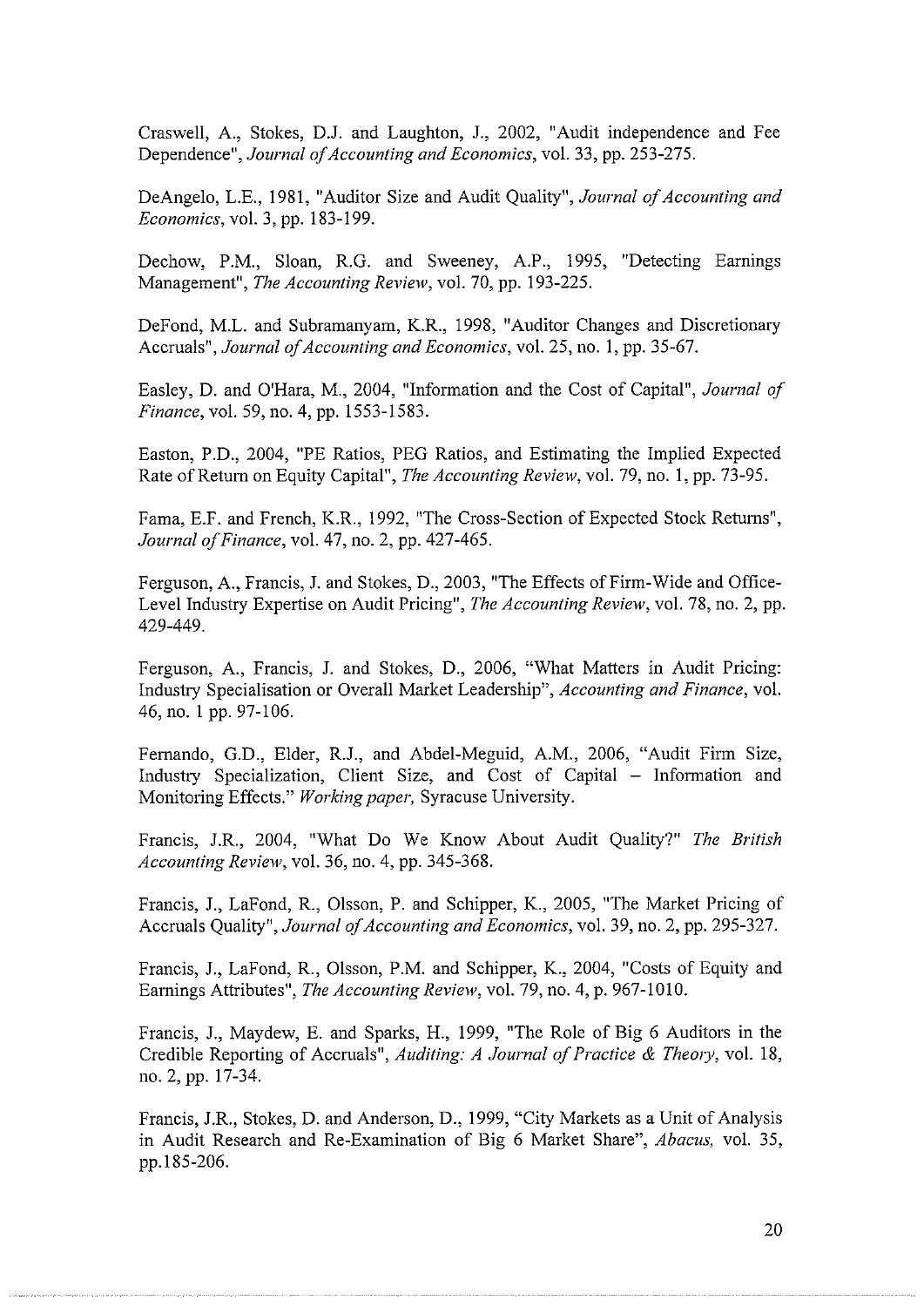Gebhardt, W.R., Lee, C.M.C. and Swaminathan, B., 2001, "Toward an Implied Cost of Capital", *Journal of Accounting Research,* vol. 39, no. 1, pp. 135-176.

Hayn, C., 1995, "The Information-Content of Losses", *Journal of Accounting and Economics, vol.* 20, no. 2, *pp.* 125-153.

Healy, P. and K. Palepu, 2001, "Information asymmetry, corporate disclosure and the capital markets: a review of the empirical disclosure literature", *Journal of Accounting and Economics, 31, pp. 405-440.* 

Hope, 0., Kang, T. T., Wayne, B. and Yoo, Y. K., 2008, "Impact of Excess Auditor Remuneration on Cost of Equity Capital Around the World", *Journal of Accounting, Auditing and Finance,* Forthcoming.

Hribar, P., Kravet, T. and Wilson, R., 2008, "A New Measure of Accounting Quality", *Working paper*, University of Iowa.

Jensen, M. and W. Meckling, 1976, "Theory of the firm: managerial behaviour, agency costs and ownership structure", *Journal of Financial Economics* 3, pp. 305-60.

Khurana, I.K. and Raman, K.K., 2004, "Litigation Risk and the Financial Reporting Credibility of Big 4 Versus Non-Big 4 Audits: Evidence from Anglo-American Countries", *The Accounting Review,* vol. 79, no. 2, pp. 473-1010.

Krishnan G.V. 2003, "Does Big 6 Auditor Industry Expertise Constrain Earnings Management?", *Accounting Horizons,* vol. 17, pp.1- 16.

Lee, P., D. Stokes, S. Taylor and T. Walter, 2003, "The Association between Audit Quality, Accounting Disclosures and Firm-Specific Risk: Evidence from Initial Public Offerings," *Journal of Accounting and Public Policy,* September, 22, 5, pp. 377-400 .

Liu, M. and Wysocki, P., 2008, "Operating Risk, Information Risk, and Cost of Capital." *Working paper,* Pennsylvania State University and MIT.

Li, Y. and Stokes, D., 2008, "Audit Quality and Cost of Equity Capital", 2"d Workshop of Audit Quality, EIASM, 2008.

Leuz, C. and Verrecchia, R.E., 2005, "Firms' Capital Allocation Choices, Information Quality, and the Cost of Capital", *Working paper,* University of Pennsylvania.

Mansi, S., W. Maxwell and D. Miller, 2004, "Does auditor quality and tenure matter to investors? Evidence from the bond market" *Journal of Accounting Research,* 42, 4, pp. 755-793.

Pittman, J. and S. Fortin, 2004, "Auditor choice and cost of debt capital for newly public listed firms," *Journal of Accounting and Economics,* 37, pp. 113-136.

Reynolds, J. and Francis, J., 2001, "Does Size Matter? The Influence of Large Clients on Office-Level Auditor Reporting Decisions", *Journal of Accounting and Economics,*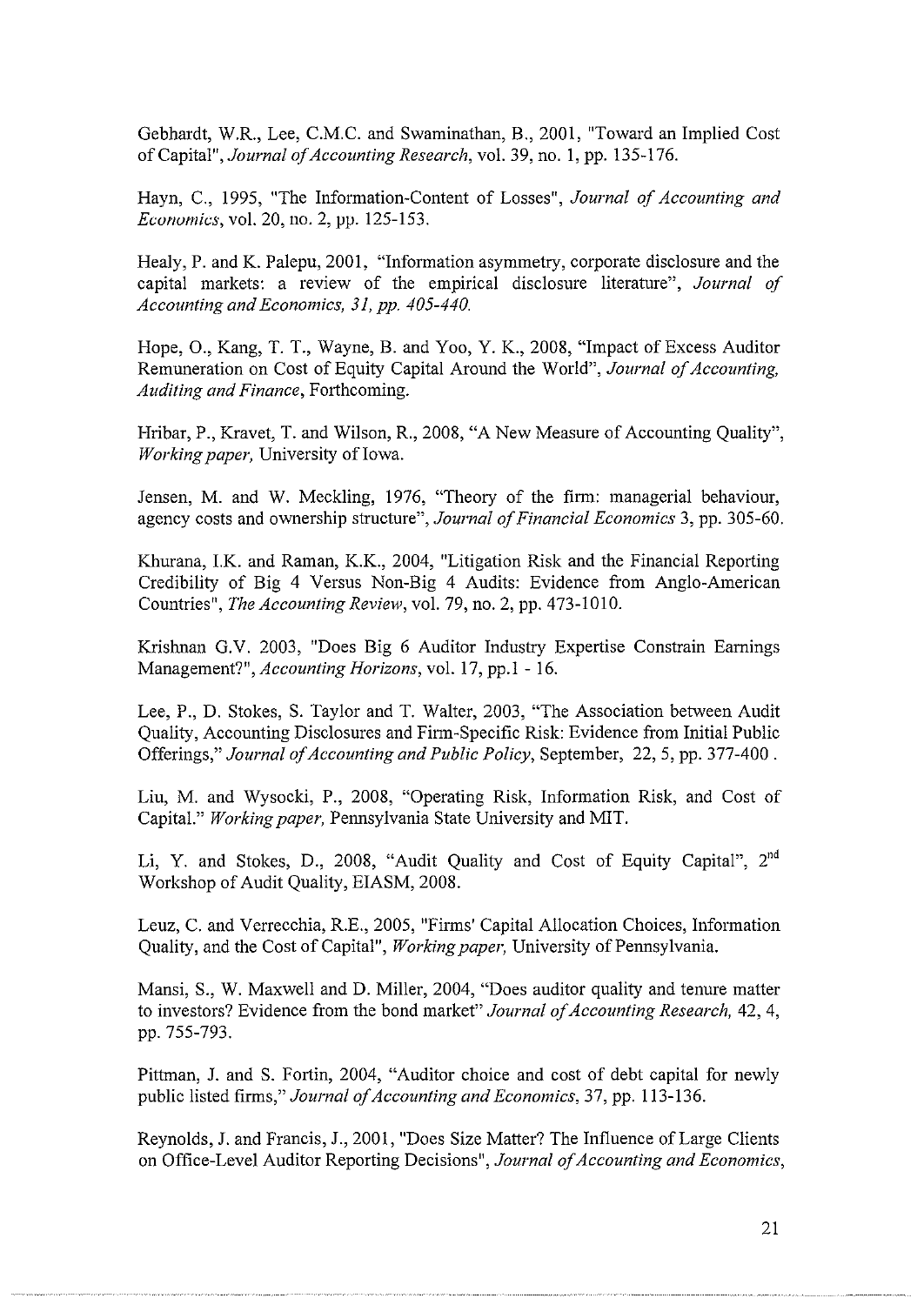vol. 30, no. 3, pp. 375-400.

Watts, R., and J. Zimmerman, *Positive Accounting Theory.I986,* Englewood Cliffs, N.J.: Prentice Hall

Wong, L., 2008, "Earnings Quality and Firm Value in Australia" *Working paper.*  University of New South Wales.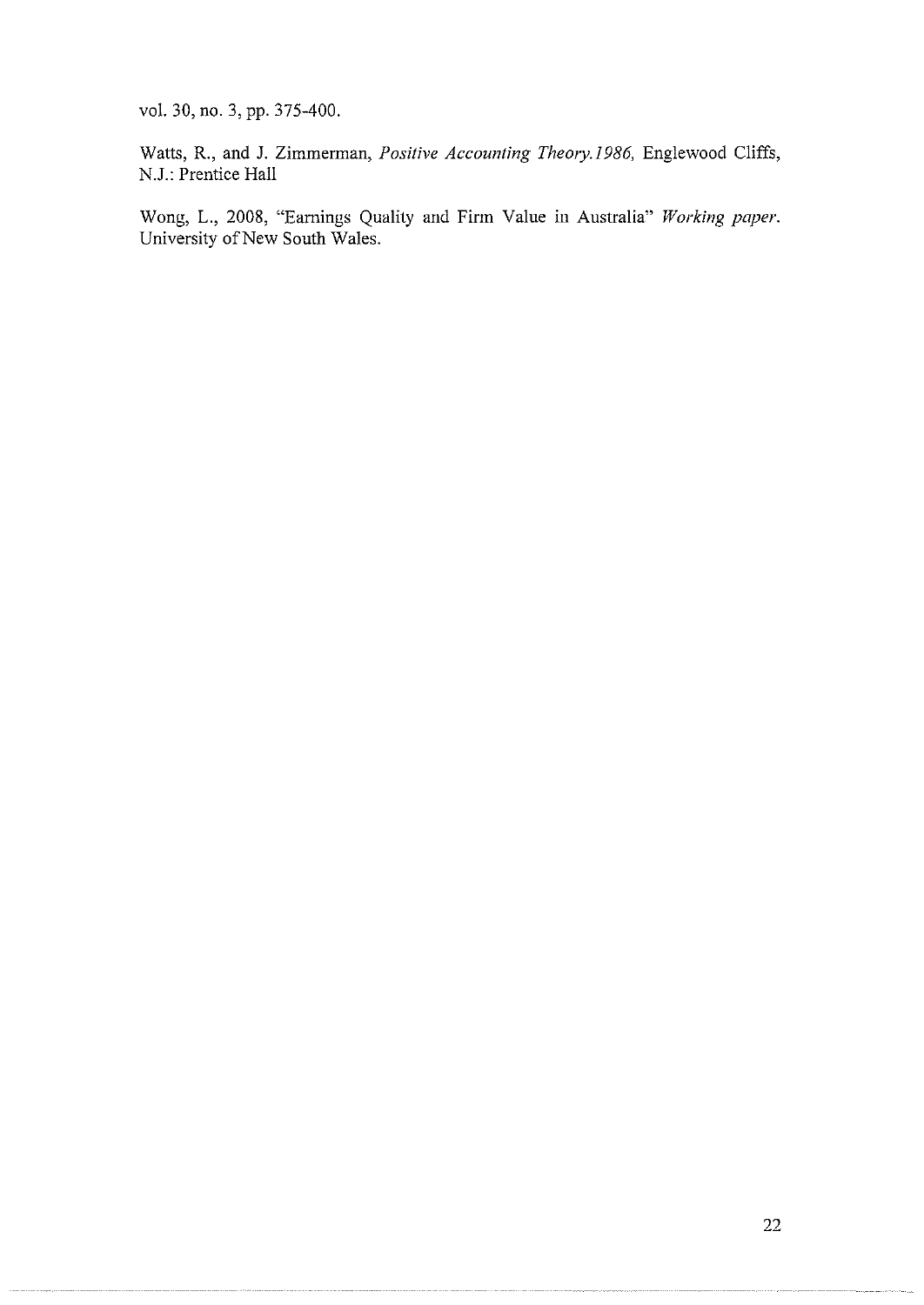#### Table 1 Descriptive Statistics for the Pooled Sample, 1999- 2004

| Variable                          | N    | Mean   | Median | <b>Std Dev</b> |
|-----------------------------------|------|--------|--------|----------------|
| IndEP                             | 1067 | 0.026  | 0.000  | 0.163          |
| ЕP                                | 1067 | 0.096  | 0.069  | 0.164          |
| Growth                            | 1067 | 0.581  | 0.467  | 0.940          |
| Leverage                          | 1067 | 0.441  | 0.464  | 0.193          |
| <b>Beta</b>                       | 1067 | 0.356  | 0.430  | 4.528          |
| <b>Size</b>                       | 1067 | 18.678 | 18.444 | 2.033          |
| <b>Total Assets (\$ Millions)</b> | 1067 | 1,120  | 103    | 4,080          |

*Panel A Descriptive Statistics for lndEP and Control Variables* 

**IndEP = industry adjusted earnings-to-price ratio, equal to firm j's earnings-to-price ratio less the**  median earnings-to-price ratio of its industry classified by the GICS industry code;  $EP =$  earnings-toprice ratio; Growth  $=$  natural log of the fraction of firm j's current year's book value of equity and last year's book value of equity (Aspect item 7010); Leverage  $=$  firm j's total debt (Aspect item 6040) to total assets (Aspect item 5090). Beta = calculated from the firm-specific CAPM using 36-month rolling returns, to three months after financial year end, with minimum of 7 months of monthly returns; Size  $=$ natural log of firm j's total assets (Aspect item 5090).

| Variable                        | N    | Mean or<br>percentage | Median   | <b>Std Dev</b> |
|---------------------------------|------|-----------------------|----------|----------------|
| <b>Earnings Quality Measure</b> |      |                       |          |                |
| <b>TAC</b>                      | 1067 | 0.087                 | $-0.030$ | 2.811          |
| <b>Audit Quality Measure</b>    |      |                       |          |                |
| Big                             | 1067 | 73.76%                |          |                |
| CL                              | 1067 | 34.49%                |          |                |
| Aswitch                         | 1067 | 8.15%                 |          |                |
| Aswitch – BtoB                  | 1067 | 3.84%                 |          |                |
| <b>Aswitch – BtoNB</b>          | 1067 | 1.59%                 |          |                |
| <b>Aswitch – NBtoB</b>          | 1067 | 1.12%                 |          |                |
| <b>Aswitch – NBtoNB</b>         | 1067 | 1.59%                 |          |                |
| UexpAF                          | 1067 | 1.291                 | 1.123    | 0.986          |
| Opin                            | 1067 | 3.94%                 |          |                |
| UnexpQalOpin                    | 42   | 0.603                 | 0.652    | 0.278          |

*Panel B Descriptive Statistics for Measures of Unexpected Accruals and Audit Quality* 

<sup>A</sup>Only the values of *UnexpQa/Opin* for firms that receive a qualified audit opinion are reported. TAC = net profit after tax and abnormals (Aspect item 8036) less operating cash flows (Aspect item 9100) scaled by lagged total assets;  $Big = 1$  if firm j is audited by Big N auditor, and 0 otherwise;  $CL =$ 1 if firm *j* is audited by city leader defined as an audit firm has the largest market share based on audit fees in firm j's industry in a specific city market, and 0 otherwise; Aswitch  $= 1$  if firm j switches its incumbent auditor in the current year, and 0 otherwise; Aswitch  $-$  NBtoB = 1 if firm *j* switches its incumbent auditor, and the preceding auditor is non-Big N auditor and the succeeding auditors is Big N auditor, and 0 otherwise; UnexpAF = unexpected audit fee denoted as actual audit fees divided by expected audit fees, where the expected audit fees is the anti-log of the fitted value of the audit fee model adopted from Ferguson, Francis and stokes (2006); Opin  $= 1$  if firm *j* receive a qualified audit opinion, and 0 otherwise. Unexp $QaIO$  pin = unexpected qualified audit opinion denoted as the difference between the actual audit opinion  $(=1)$  and the probability of a qualified audit opinion estimated from the audit opinion model adopted from Craswell et al. (2002) for those that have qualified audit reports, 0 otherwise.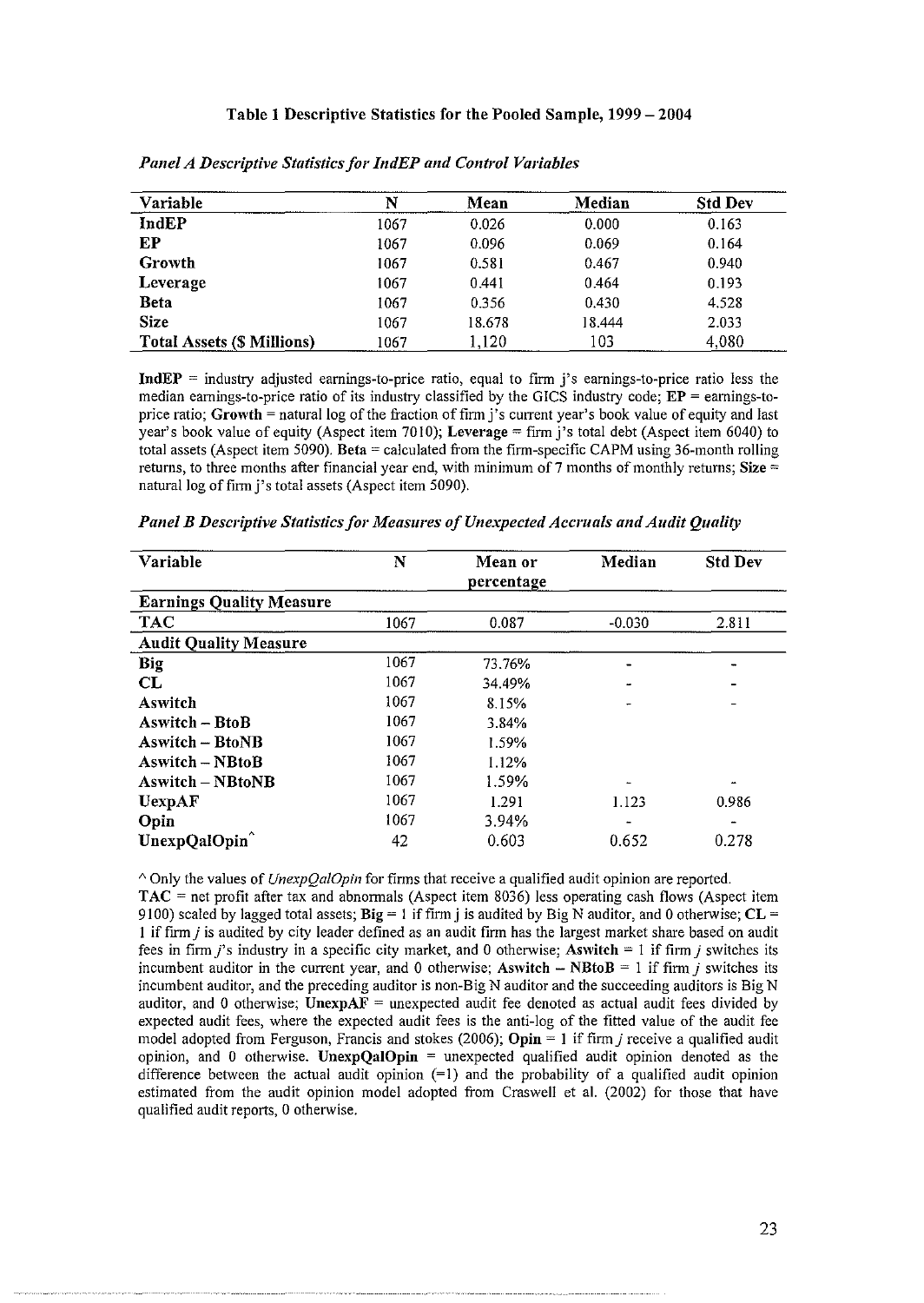|                     | <b>TAC</b> | Growth     | Lev        | Beta       | <b>Size</b> | <b>UnexpAF</b> | <b>UnexpQal</b> |
|---------------------|------------|------------|------------|------------|-------------|----------------|-----------------|
| <b>TAC</b>          |            |            |            |            |             |                |                 |
| P                   |            |            |            |            |             |                |                 |
| Growth              | $-0.0583*$ |            |            |            |             |                |                 |
| $\boldsymbol{p}$    | 0.057      |            |            |            |             |                |                 |
| Leverage            | $-0.0712*$ | $-0.0552*$ |            |            |             |                |                 |
| $\boldsymbol{p}$    | 0.020      | 0.071      |            |            |             |                |                 |
| <b>Beta</b>         | $-0.0032$  | 0.02       | $-0.0024$  |            |             |                |                 |
| $\boldsymbol{p}$    | 0.917      | 0.514      | 0.936      |            |             |                |                 |
| <b>Size</b>         | $-0.0972*$ | $0.1586*$  | $0.4025*$  | $-0.0383*$ |             |                |                 |
| p                   | 0.002      | 0.000      | 0.000      | 0.211      |             |                |                 |
| UnexpAF             | $0.0534*$  | $-0.0679*$ | $0.0692*$  | $-0.0347*$ | $0.2300*$   |                |                 |
| $\boldsymbol{p}$    | 0.081      | 0.027      | 0.024      | 0.258      | 0.000       |                |                 |
| <b>UnexpQalOpin</b> | 0.0069     | $-0.0831*$ | $-0.0593*$ | $-0.0015$  | $-0.1571*$  | $-0.0623*$     |                 |
| p                   | 0.821      | 0.007      | 0.053      | 0.960      | 0.000       | 0.042          |                 |

**Table 2 (Pearson) Correlation Matrix** 

\* Significant at 5 percent level (two-tailed).

TAC = net profit after tax and abnormals (Aspect item 8036) less operating cash flows (Aspect item 9100) scaled by lagged total assets; Growth = natural log of the fraction of firm j's current year's book value of equity and last year's book value of equity (Aspect item 7010); Leverage = firm j's total debt (Aspect item 6040) to total assets (Aspect item 5090). Beta = calculated from the firm-specific CAPM using 36-month rolling returns, to three months after financial year end, with minimum of 7 months of monthly returns;  $Size =$  natural log of firm j's total assets (Aspect item 5090).

**UnexpAF** = unexpected audit fee denoted as actual audit fees divided by expected audit fees, where the expected audit fees is the anti-log of the fitted value of the audit fee model adopted from Ferguson, Francis and Stokes (2006); UnexpQalOpin = unexpected qualified audit opinion denoted as the difference between the actual audit opinion  $(=1)$  and the probability of a qualified audit opinion estimated from the audit opinion model adopted from Craswell, Laughton and Stokes (2002) for those that have qualified **audit reports, 0 otherwise.**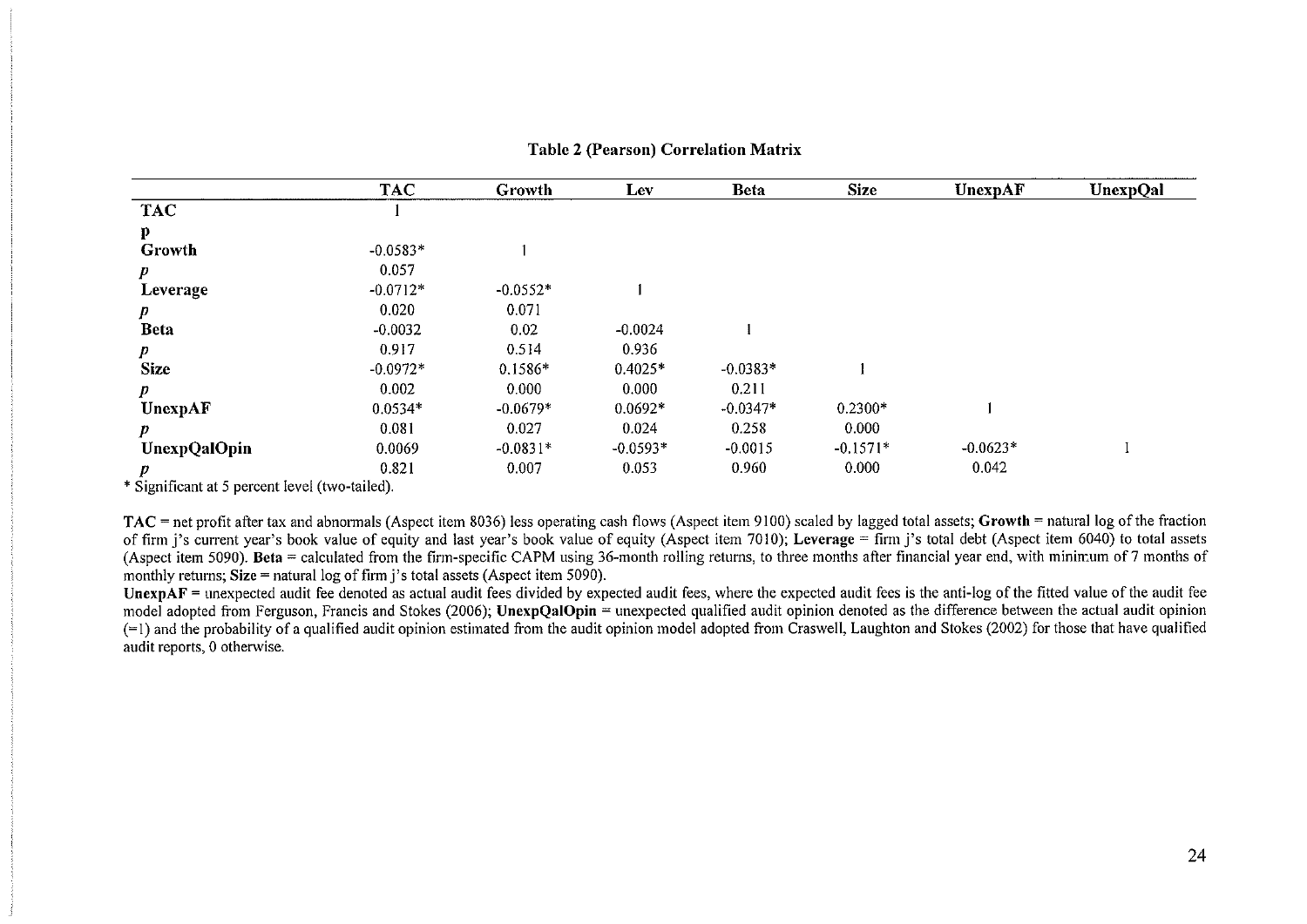| Indep. Var.         | Pred. |       | (1)          | (2)           | (3)           | (4)          |
|---------------------|-------|-------|--------------|---------------|---------------|--------------|
|                     | Sign  |       | CL           | <b>TACOCA</b> | CL &          | Interaction  |
|                     |       |       |              |               | <b>TACOCA</b> |              |
| Growth              |       | Coef. | $-0.0034$    | $-0.0033$     | $-0.0036$     | $-0.0036$    |
|                     |       | t     | $(-1.46)$    | $(-1.39)$     | $(-1.53)$     | $(-1.53)$    |
| Leverage            | $+$   | Coef. | $0.0315**$   | $0.0382***$   | $0.0386***$   | $0.0385***$  |
|                     |       | t     | (2.56)       | (3.23)        | (3.27)        | (3.27)       |
| <b>Beta</b>         | $+$   | Coef  | $-0.0002$    | $-0.0001$     | $-0.0001$     | $-0.0001$    |
|                     |       | İ     | $(-1.16)$    | $(-0.78)$     | $(-0.81)$     | $(-0.79)$    |
| <b>Size</b>         |       | Coef  | $-0.0034***$ | $-0.0035***$  | $-0.0029$ *** | $-0.0029***$ |
|                     |       |       | $(-3.41)$    | $(-3.74)$     | $(-2.93)$     | $(-2.93)$    |
| CL                  |       | Coef  | $-0.0076**$  |               | $-0.0071*$    | $-0.0069*$   |
|                     |       | t     | $(-2.02)$    |               | $(-1.91)$     | $(-1.75)$    |
| <b>TAC</b>          | $+$   | Coef. |              | $0.0462**$    | $0.0458**$    | $0.0453**$   |
|                     |       |       |              | (2.33)        | (2.32)        | (2.15)       |
| <b>CL*TAC</b>       |       | Coef. |              |               |               | 0.0068       |
|                     |       |       |              |               |               | (0.20)       |
| Constant            | $+/-$ | Coef  | $0.0641***$  | $0.0618***$   | $0.0529***$   | $0.0525***$  |
|                     |       |       | (3.52)       | (3.55)        | (2.94)        | (2.94)       |
| <b>Observations</b> |       |       | 1050         | 1050          | 1050          | 1050         |
| Adj R-squared       |       |       | 0.0208       | 0.0398        | 0.0417        | 0.0408       |
| F test              |       |       | $5.43***$    | 5.76***       | $5.29***$     | 4.85***      |

## Table 3 *lndEP* Cost of Capital Regression Estimation with Total Accruals and City Leader

#### \*\*\* p<0.01, \*\* p<0.05, \* p<0.1 (two-tailed)

 $IndEP =$  industry adjusted earnings-to-price ratio, equal to firm j's earnings-to-price ratio less the median earnings-to-price ratio of its industry classified by the GICS industry code; Growth = natural log of the fraction of firm j's current year's book value of equity and last year's book value of equity (Aspect item 7010); Leverage = firm j's total debt (Aspect item 6040) to total assets (Aspect item 5090). Beta = calculated from the firm-specific CAPM using 36-month rolling returns, to three months after financial year end, with minimum of 7 months of monthly returns; Size  $=$  natural log of firm j's total assets (Aspect item 5090).

TAC = net profit after tax and abnormals (Aspect item 8036) less operating cash flows (Aspect item 9100) scaled by lagged total assets;  $CL = 1$  if firm *j* is audited by city leader defined as an audit firm has the largest market share based on audit fees in firm j's industry in a specific city market, and 0 otherwise.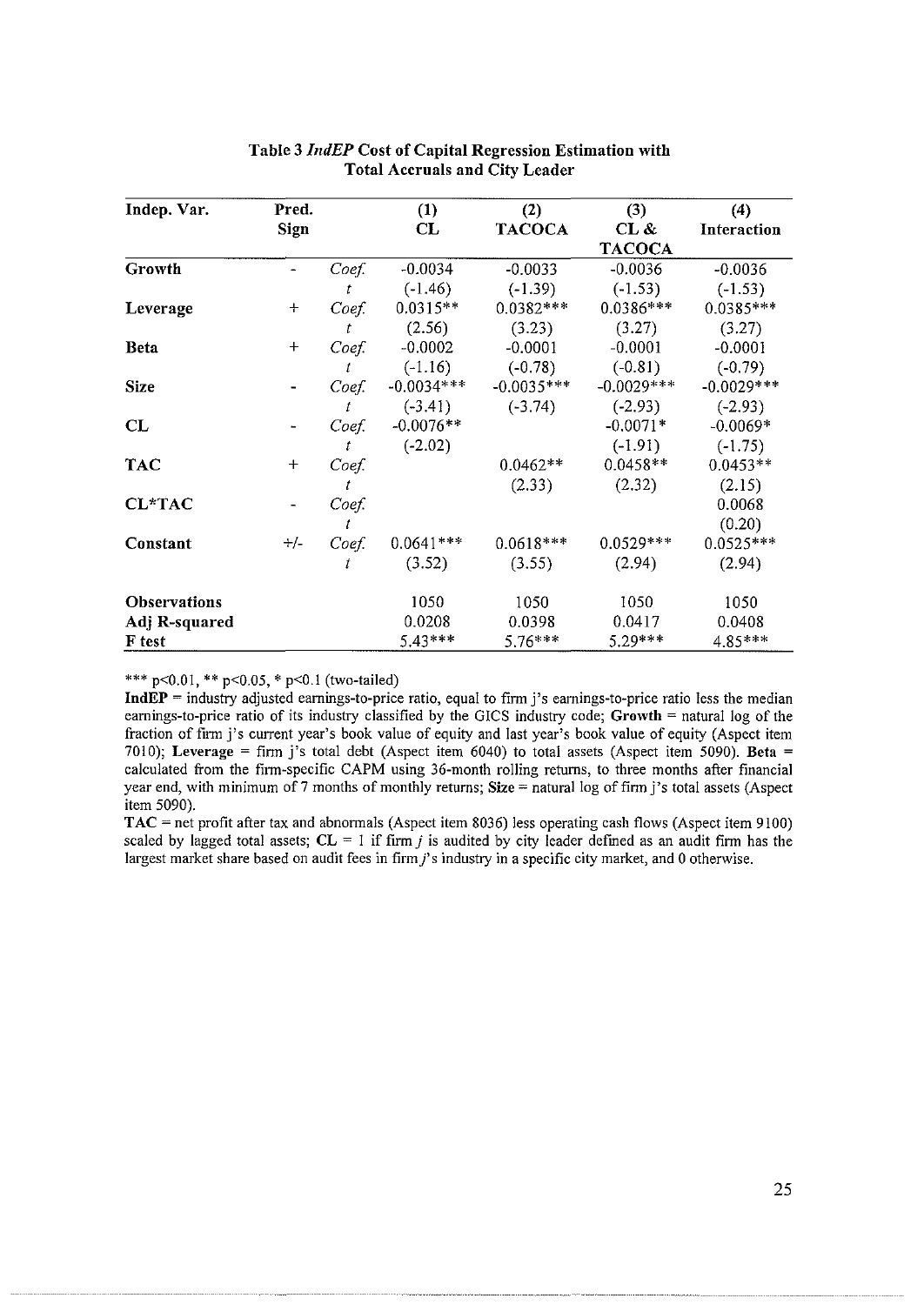| Indep. Var.             | Pred.                    |       | (1)            | (2)          | (3)          | (4)          |
|-------------------------|--------------------------|-------|----------------|--------------|--------------|--------------|
|                         | Sign                     |       | Aswitch        | <b>TAC</b>   | Dummies &    | Interaction  |
|                         |                          |       | <b>Dummies</b> |              | <b>TAC</b>   |              |
| Growth                  | $\overline{\phantom{a}}$ | Coef. | $-0.0047*$     | $-0.0048*$   | $-0.0046*$   | $-0.0048*$   |
|                         |                          | t     | $(-1.75)$      | $(-1.75)$    | $(-1.77)$    | $(-1.85)$    |
| Leverage                | $+$                      | Coef. | $0.0268**$     | $0.0380***$  | $0.0377***$  | $0.0385***$  |
|                         |                          | t     | (2.11)         | (3.18)       | (3.18)       | (3.24)       |
| <b>B</b> eta            | $+$                      | Coef. | $-0.0002$      | $-0.0001$    | $-0.0001$    | $-0.0001$    |
|                         |                          | t     | $(-0.94)$      | $(-0.39)$    | $(-0.41)$    | $(-0.40)$    |
| <b>Size</b>             |                          | Coef. | $-0.0046***$   | $-0.0037***$ | $-0.0039***$ | $-0.0038***$ |
|                         |                          | t     | $(-4.60)$      | $(-3.86)$    | $(-4.04)$    | $(-3.94)$    |
| <b>Aswitch - BtoB</b>   | $+/-$                    | Coef. | $0.0358*$      |              | $0.0392*$    | $0.0430**$   |
|                         |                          | t     | (1.79)         |              | (1.92)       | (2.11)       |
| <b>Aswitch - BtoNB</b>  | $+$                      | Coef. | $-0.0171$      |              | $-0.0130$    | $-0.0153$    |
|                         |                          | t     | $(-1.24)$      |              | $(-0.95)$    | $(-1.06)$    |
| <b>Aswitch-NBtoB</b>    | ÷,                       | Coef  | $-0.0214**$    |              | $-0.0117$    | $-0.0193*$   |
|                         |                          | t     | $(-2.14)$      |              | $(-0.99)$    | $(-1.95)$    |
| <b>Aswitch - NBtoNB</b> | $+/-$                    | Coef  | 0.0049         |              | 0.0053       | 0.0056       |
|                         |                          | t     | (0.25)         |              | (0.27)       | (0.31)       |
| <b>TAC</b>              | $+$                      | Coef. |                | $0.0757***$  | $0.0758***$  | $0.0801***$  |
|                         |                          | t     |                | (3.79)       | (3.75)       | (3.68)       |
| <b>BtoB*TAC</b>         | $+/-$                    | Coef. |                |              |              | 0.0919       |
|                         |                          | t     |                |              |              | (0.72)       |
| <b>BtoNB*TAC</b>        | $\div$                   | Coef. |                |              |              | $-0.0523$    |
|                         |                          | t     |                |              |              | $(-0.96)$    |
| NBtoB*TAC               |                          | Coef  |                |              |              | $-0.0621**$  |
|                         |                          | t     |                |              |              | $(-2.51)$    |
| NBtoNB*TAC              | $+/-$                    | Coef. |                |              |              | $-0.0221$    |
|                         |                          | t     |                |              |              | $(-0.16)$    |
| Constant                | $+/-$                    | Coef. | $0.0871***$    | $0.0690***$  | $0.0711***$  | $0.0689***$  |
|                         |                          | t     | (4.52)         | (3.82)       | (3.91)       | (3.81)       |
| <b>Observations</b>     |                          |       | 1049           | 1048         | 1048         | 1048         |
| Adj R-squared           |                          |       | 0.0312         | 0.0594       | 0.0710       | 0.0707       |
| <b>F</b> test           |                          |       | 4.37***        | $7.97***$    | $5.04***$    | $4.26***$    |

## Table 4 *IndEP* Cost of Capital Regression Estimation with Total Accruals and Audit Switch Dummies

\*\*\* p<0.01, \*\* p<0.05, \* p<0.1 (two-tailed)

 $IndEP =$  industry adjusted earnings-to-price ratio, equal to firm j's earnings-to-price ratio less the median earnings-to-price ratio of its industry classified by the GICS industry code; Growth = natural log of the fraction of firm j's current year's book value of equity and last year's book value of equity (Aspect item 7010); Leverage = firm j's total debt (Aspect item 6040) to total assets (Aspect item 5090). Beta = calculated from the firm-specific CAPM using 36-month rolling returns, to three months after financial year end, with minimum of 7 months of monthly returns; Size = natural log of firm j's total assets (Aspect item 5090).

TAC = net profit after tax and abnormals (Aspect item 8036) less operating cash flows (Aspect item 9100) scaled by lagged total assets; Aswitch  $-$  BtoB  $=$  1 if firm *j* switches its incumbent auditor and the preceding and succeeding auditors are both Big N auditors, and 0 otherwise. As witch  $-$  BtoNB  $=$  1 if firm j switches **it incumbent auditor, and the preceding auditor is Big N auditor and the succeeding auditor is non Big N**  auditor, and 0 otherwise; Aswitch - NBtoB = 1 if firm  $j$  switches its incumbent auditor, and the preceding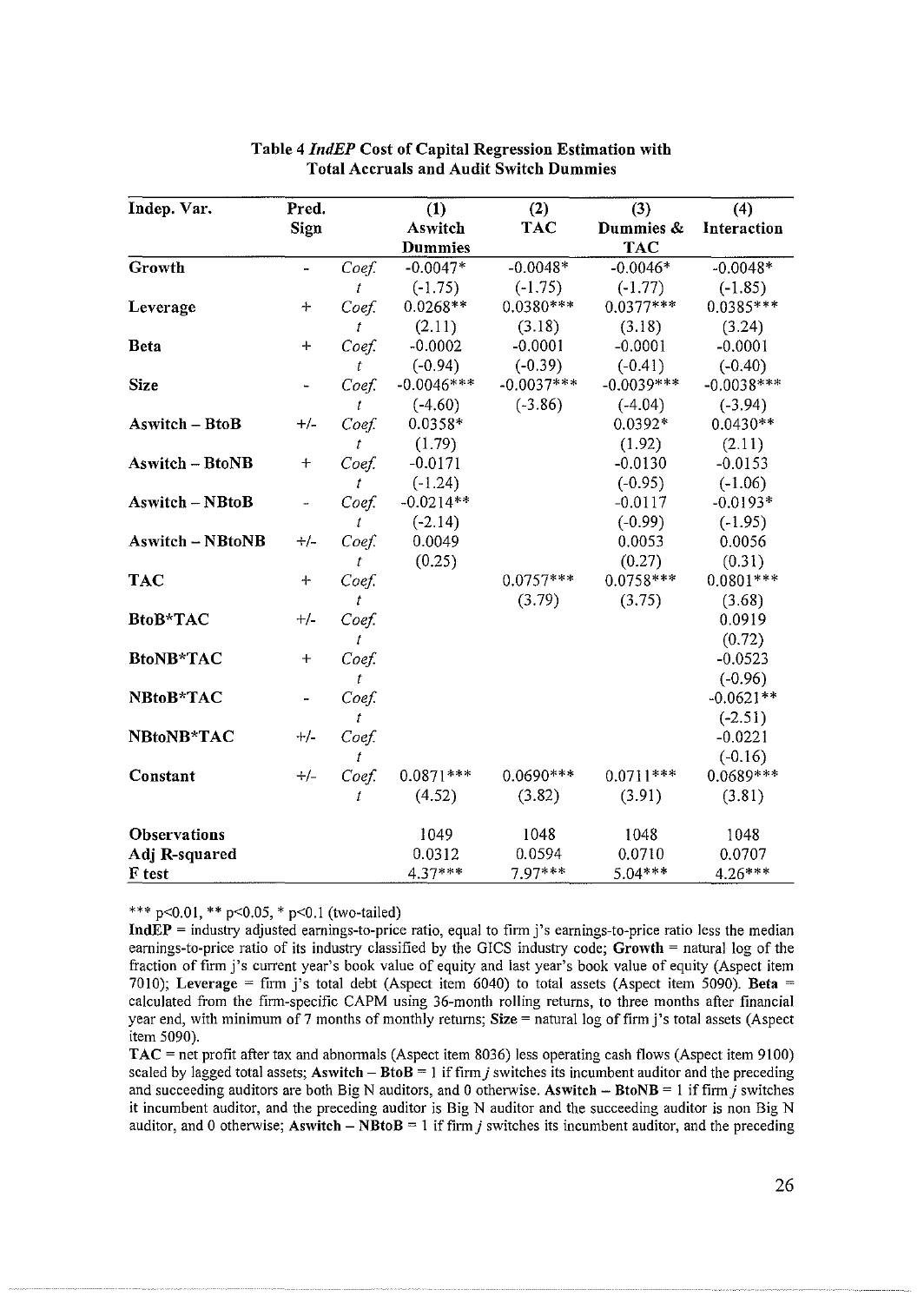**auditor is non-Big N auditor and the succeeding auditor is Big N auditor, and 0 otherwise; Aswitch** -  $NB$ to $N$ B = 1 if firm *j* switches its incumbent auditor and the preceding and succeeding auditors are both **non-Big N auditors, and 0 othetwise ..** 

 $\ddot{\phantom{a}}$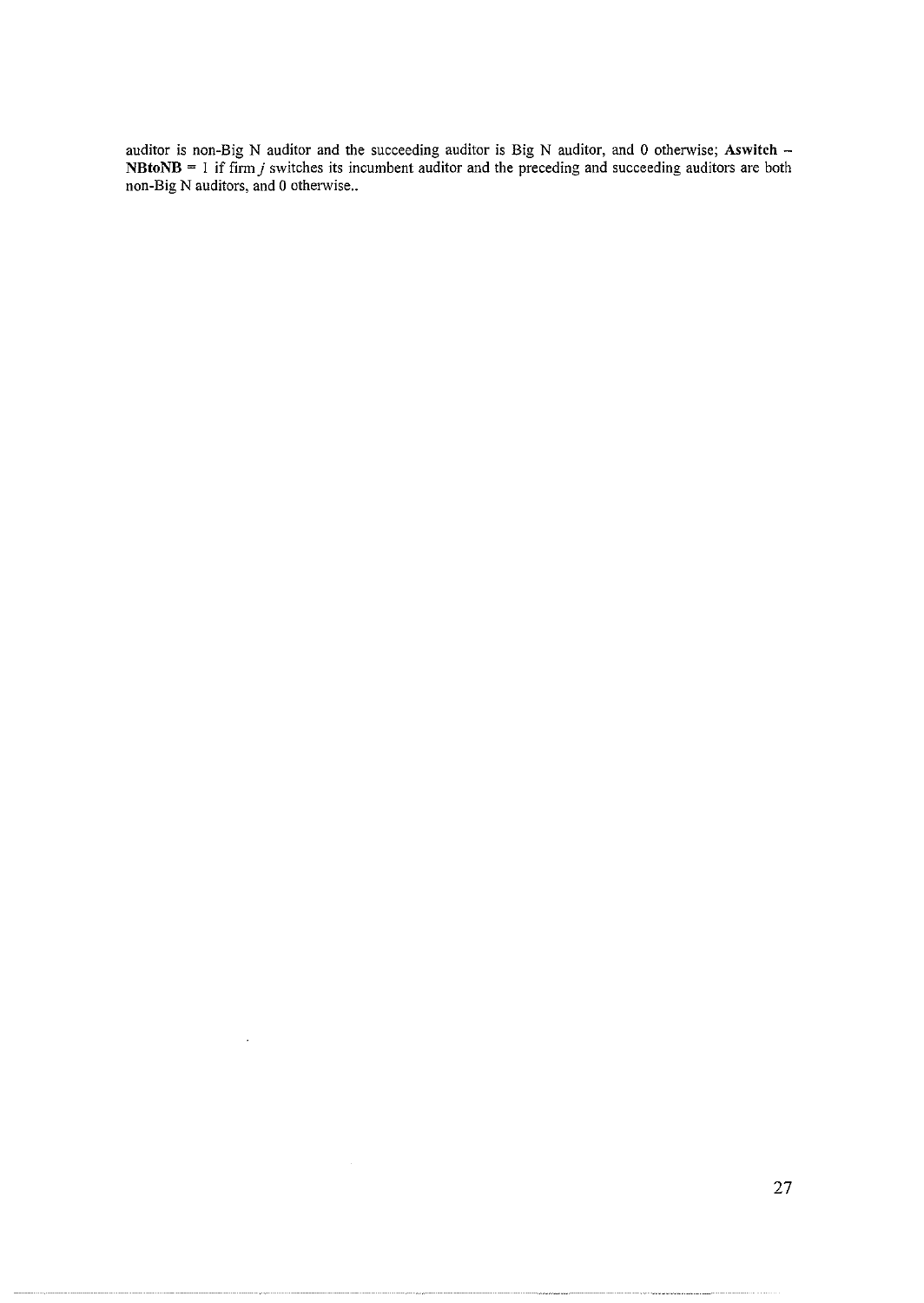| Indep. Var.         | Pred.      |       | (1)          | (2)          | (3)          | (4)          |
|---------------------|------------|-------|--------------|--------------|--------------|--------------|
|                     | Sign       |       | UnexpAF      | <b>TAC</b>   | UnexpAF $\&$ | Interaction  |
|                     |            |       |              |              | <b>TAC</b>   |              |
| Growth              |            | Coef. | $-0.0025$    | $-0.0023$    | $-0.0027$    | $-0.0029$    |
|                     |            | t     | $(-0.98)$    | $(-0.97)$    | $(-1.11)$    | $(-1.22)$    |
| Leverage            | $\ddot{+}$ | Coef. | $0.0240*$    | $0.0393***$  | $0.0387***$  | $0.0386***$  |
|                     |            | t     | (1.85)       | (3.31)       | (3.28)       | (3.29)       |
| <b>Beta</b>         | $+$        | Coef. | $-0.0002$    | $-0.0001$    | $-0.0001$    | $-0.0001$    |
|                     |            | t     | $(-1.26)$    | $(-0.60)$    | $(-0.70)$    | $(-0.76)$    |
| <b>Size</b>         |            | Coef. | $-0.0040***$ | $-0.0035***$ | $-0.0030***$ | $-0.0032***$ |
|                     |            | İ.    | $(-3.83)$    | $(-3.63)$    | $(-3.01)$    | $(-3.20)$    |
| UnexpAF             |            | Coef. | $-0.0033**$  |              | $-0.0033**$  | $-0.0044**$  |
|                     |            | t     | $(-2.04)$    |              | $(-2.01)$    | $(-2.05)$    |
| <b>TAC</b>          | $+$        | Coef. |              | $0.0934***$  | $0.0934***$  | $0.1225***$  |
|                     |            | t     |              | (4.60)       | (4.61)       | (3.63)       |
| UnexpAF             |            | Coef. |              |              |              | $-0.0291$    |
| $*TAC$              |            | t     |              |              |              | $(-1.07)$    |
| Constant            | $+/-$      | Coef. | $0.0811***$  | $0.0610***$  | $0.0576***$  | $0.0626***$  |
|                     |            |       | (4.08)       | (3.41)       | (3.17)       | (3.39)       |
| <b>Observations</b> |            |       | 1048         | 1048         | 1048         | 1048         |
| Adj R-squared       |            |       | 0.0187       | 0.0787       | 0.0803       | 0.0826       |
| F test              |            |       | $6.23***$    | $8.51***$    | 8.74***      | $7.78***$    |

## Table 5 *IndEP* Cost of Capital Regression Estimation with Total Accruals and Unexpected Audit fees

\*\*\* p<0.01, \*\* p<0.05, \* p<0.1 (two-tailed)

**IndEP = industry adjusted earnings-to-price ratio, equal to firm j's earnings-to-price ratio less the median**  earnings-to-price ratio of its industry classified by the GICS industry code; Growth = natural log of the fraction of firm j's current year's book value of equity and last year's book value of equity (Aspect item 7010); Leverage = firm j's total debt (Aspect item 6040) to total assets (Aspect item 5090). Beta = calculated from the firm-specific CAPM using 36-month rolling returns, to three months after financial year end, with minimum of 7 months of monthly returns; Size = natural log of firm j's total assets (Aspect item 5090).

TAC =net profit after tax and abnormals (Aspect item 8036) less operating cash flows (Aspect item 9100) scaled by lagged total assets; UnexpAF = unexpected audit fee denoted as actual audit fees divided by expected audit fees, where the expected audit fees is the anti-log of the fitted value of the audit fee model adopted from Ferguson, Francis and Stokes (2006).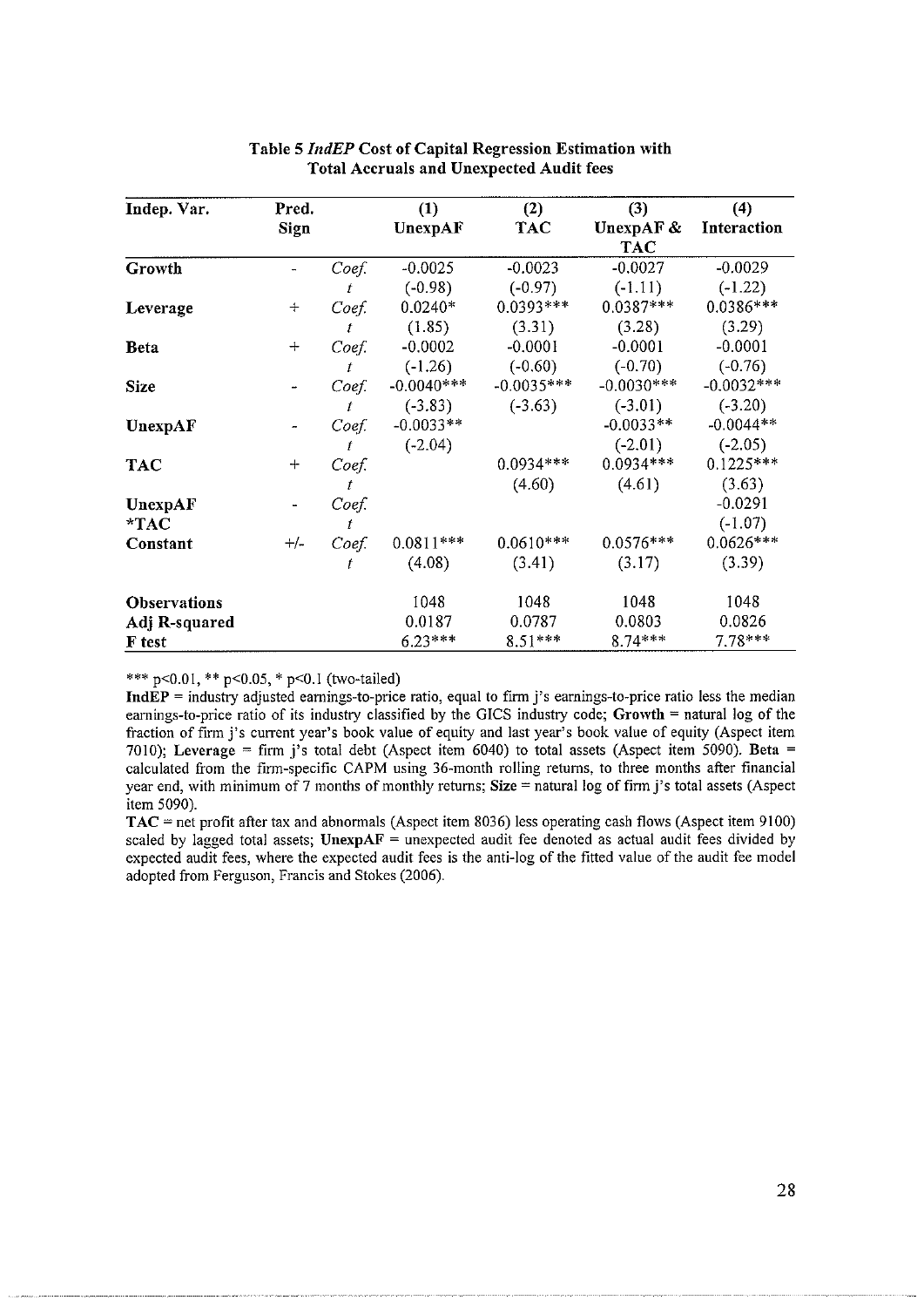| Indep. Var.         | Pred.   |       | (1)          | (2)          | (3)           | (4)           |
|---------------------|---------|-------|--------------|--------------|---------------|---------------|
|                     | Sign    |       | LrgUnexpAF   | <b>TAC</b>   | LrgUnexpAF    | Interaction   |
|                     |         |       |              |              | & TAC         |               |
| Growth              |         | Coef. | $-0.0026$    | $-0.0024$    | $-0.0028$     | $-0.0032$     |
|                     |         |       | $(-1.04)$    | $(-0.98)$    | $(-1.19)$     | $(-1.34)$     |
| Leverage            | ┿       | Coef. | $0.0225*$    | $0.0389***$  | $0.0370***$   | $0.0383***$   |
|                     |         | t     | (1.73)       | (3.28)       | (3.14)        | (3.29)        |
| <b>Beta</b>         | $+$     | Coef  | $-0.0003$    | $-0.0001$    | $-0.0002$     | $-0.0001$     |
|                     |         | t     | $(-1.53)$    | $(-0.57)$    | $(-0.97)$     | $(-0.88)$     |
| <b>Size</b>         |         | Coef. | $-0.0038***$ | $-0.0033***$ | $-0.0028$ *** | $-0.0032***$  |
|                     |         | t     | $(-3.78)$    | $(-3.52)$    | $(-2.88)$     | (.3.33)       |
| LrgUnexpAF          |         | Coef. | $-0.0163***$ |              | $-0.0176***$  | $-0.0187$ *** |
|                     |         | t     | $(-3.17)$    |              | $(-3.18)$     | $(-3.62)$     |
| <b>TAC</b>          | $\ddag$ | Coef. |              | $0.0919***$  | $0.0926***$   | $0.1000***$   |
|                     |         | t     |              | (4.51)       | (4.59)        | (4.94)        |
| LrgUnexpAF          |         | Coef. |              |              |               | $-0.1387***$  |
| $*TAC$              |         | İ     |              |              |               | $(-3.67)$     |
| Constant            | $+/-$   | Coef  | $0.0747***$  | $0.0581***$  | $0.0510***$   | $0.0591***$   |
|                     |         | t     | (3.83)       | (3.29)       | (2.84)        | (3.26)        |
| <b>Observations</b> |         |       | 1047         | 1047         | 1047          | 1047          |
| Adj R-squared       |         |       | 0.0213       | 0.0782       | 0.0839        | 0.0911        |
| <b>F</b> test       |         |       | $6.93***$    | $8.25***$    | $9.22***$     | $8.21***$     |

## **Table 6** *IndEP* **Cost of Capital Regression Estimation with Total Accruals and Large Unexpected Audit fees**

\*\*\* p<0.01, \*\* p<0.05, \* p<0.1 (two-tailed)

**IndEP** = industry adjusted earnings-to-price ratio, equal to firm j's earnings-to-price ratio less the median earnings-to-price ratio of its industry classified by the GICS industry code; **Growth** = natural log of the fraction of firm j's current year's book value of equity and last year's book value of equity (Aspect item 7010); **Leverage** = firm j's total debt (Aspect item 6040) to total assets (Aspect item 5090). **Beta** = calculated from the firm-specific CAPM using 36-month rolling returns, to three months after financial year end, with minimum of7 months of monthly returns; **Size=** natural log offirmj's total assets (Aspect item 5090).

**TAC** = net profit after tax and abnormals (Aspect item 8036) less operating cash flows (Aspect item 9100) scaled by lagged total assets; **LrgUnexpAF** = 1 if a firm's unexpAF is one of the largest 10% in the overall market in year  $t$ , where UnexpAF = unexpected audit fee denoted as actual audit fees divided by expected audit fees, where the expected audit fees is the anti-log of the fitted value of the audit fee model adopted from Ferguson, Francis and Stokes (2006).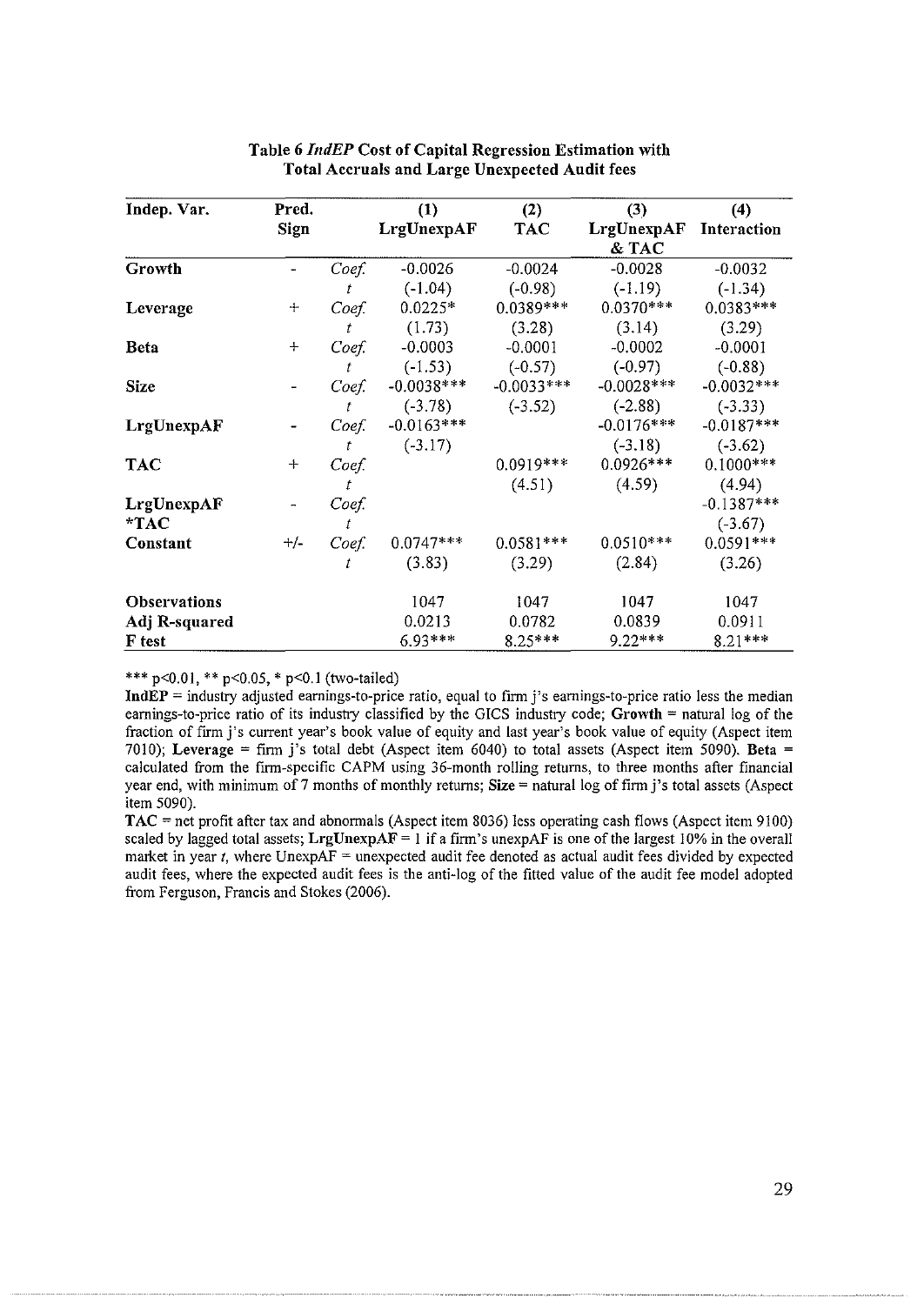| Indep. Var.         | Pred.   |       | (1)          | (2)          | (3)          | (4)                |
|---------------------|---------|-------|--------------|--------------|--------------|--------------------|
|                     | Sign    |       | Opin         | <b>TAC</b>   | Opin & TAC   | <b>Interaction</b> |
| Growth              |         | Coef. | $-0.0032$    | $-0.0037$    | $-0.0035$    | $-0.0035$          |
|                     |         |       | $(-1.39)$    | $(-1.58)$    | $(-1.54)$    | $(-1.51)$          |
| Leverage            | $+$     | Coef. | $0.0323***$  | $0.0377***$  | $0.0386***$  | $0.0406***$        |
|                     |         |       | (2.63)       | (3.19)       | (3.26)       | (3.41)             |
| <b>Beta</b>         | $\ddag$ | Coef. | $-0.0002$    | $-0.0001$    | $-0.0001$    | $-0.0001$          |
|                     |         | t     | $(-0.97)$    | $(-0.68)$    | $(-0.65)$    | $(-0.68)$          |
| <b>Size</b>         |         | Coef. | $-0.0036***$ | $-0.0036***$ | $-0.0032***$ | $-0.0033***$       |
|                     |         |       | $(-3.85)$    | $(-3.84)$    | $(-3.47)$    | $(-3.59)$          |
| Opin                | $\ddag$ | Coef  | $0.0350**$   |              | 0.0275       | 0.0168             |
|                     |         |       | (2.00)       |              | (1.62)       | (0.95)             |
| <b>TAC</b>          | $+$     | Coef. |              | $0.0488**$   | $0.0446**$   | $0.0347*$          |
|                     |         |       |              | (2.43)       | (2.26)       | (1.67)             |
| Opin*TAC            | $\div$  | Coef  |              |              |              | $0.0697**$         |
|                     |         |       |              |              |              | (1.97)             |
| Constant            | $+/-$   | Coef. | $0.0635***$  | $0.0640***$  | $0.0553***$  | $0.0562***$        |
|                     |         | t     | (3.71)       | (3.69)       | (3.25)       | (3.32)             |
| <b>Observations</b> |         |       | 1049         | 1049         | 1049         | 1049               |
| Adj R-squared       |         |       | 0.0300       | 0.0431       | 0.0489       | 0.0542             |
| F test              |         |       | $5.31***$    | $6.06***$    | $5.42***$    | $6.86***$          |

## **Table 7** *IndEP* **Cost of Capital Regression Estimation with Total Accruals and Qualified Audit Opinion**

\*\*\* p<0.01, \*\* p<0.05, \* p<0.1 (two-tailed)

**IndEP** = industry adjusted earnings-to-price ratio, equal to firm j's earnings-to-price ratio less the median earnings-to-price ratio of its industry classified by the GICS industry code; **Growth** = natural log of the fraction of firm j's current year's book value of equity and last year's book value of equity (Aspect item 7010); **Leverage** =firm j's total debt (Aspect item 6040) to total assets (Aspect item 5090). **Beta** = calculated from the firm-specific CAPM using 36-month rolling returns, to three months after financial year end, with minimum of 7 months of monthly returns; **Size=** natural log of firm j's total assets (Aspect item 5090).

**TAC** = net profit after tax and abnormals (Aspect item 8036) less operating cash flows (Aspect item 9100) scaled by lagged total assets;  $Opin = 1$  if firm *j* receive a qualified audit opinion, and 0 otherwise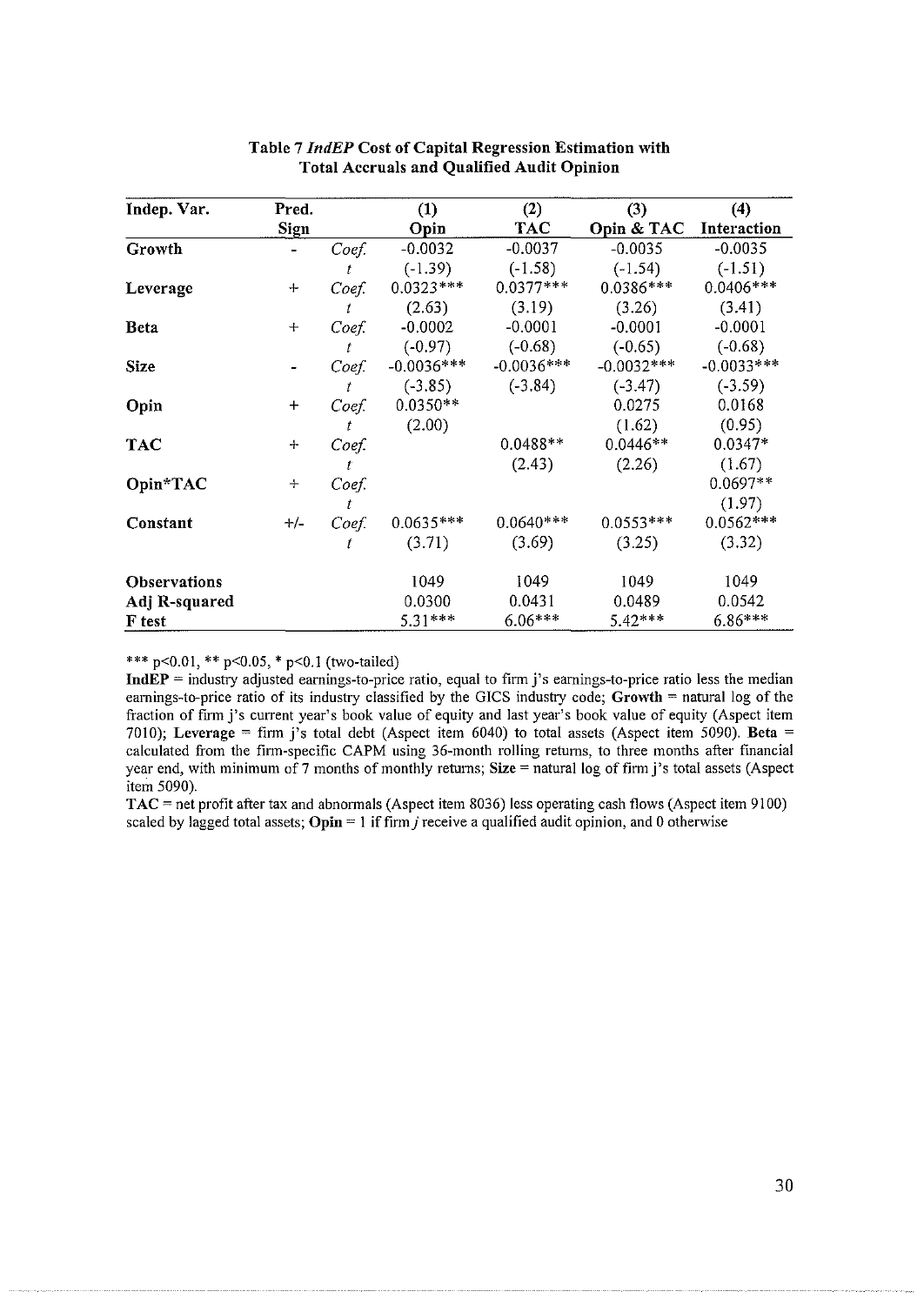| Indep. Var.         | Pred.          |           | (1)                 | (2)          | (3)                 | (4)          |
|---------------------|----------------|-----------|---------------------|--------------|---------------------|--------------|
|                     | Sign           |           | <b>UnexpQalOpin</b> | <b>TAC</b>   | <b>UnexpQalOpin</b> | Interaction  |
|                     |                |           |                     |              | & TAC               |              |
| Growth              |                | Coef.     | $-0.0029$           | $-0.0033$    | $-0.0031$           | $-0.0030$    |
|                     |                |           | $(-1.25)$           | $(-1.39)$    | $(-1.34)$           | $(-1.31)$    |
| Leverage            | $\, +$         | Coef.     | $0.0318***$         | $0.0382***$  | $0.0380***$         | $0.0401***$  |
|                     |                |           | (2.60)              | (3.23)       | (3.22)              | (3.38)       |
| <b>Beta</b>         | $\ddot{}$      | Coef.     | $-0.0002$           | $-0.0001$    | $-0.0002$           | $-0.0002$    |
|                     |                |           | $(-1.11)$           | $(-0.78)$    | $(-0.82)$           | $(-0.84)$    |
| <b>Size</b>         | $\blacksquare$ | Coef.     | $-0.0034***$        | $-0.0035***$ | $-0.0031***$        | $-0.0031***$ |
|                     |                |           | $(-3.69)$           | $(-3.74)$    | $(-3.29)$           | $(-3.38)$    |
| <b>UnexpQalOpin</b> | $\pm$          | Coef.     | $0.0669**$          |              | $0.0576**$          | 0.0436       |
|                     |                | t         | (2.47)              |              | (2.17)              | (1.61)       |
| <b>TAC</b>          | ┿              | Coef.     |                     | $0.0462**$   | $0.0407**$          | 0.0307       |
|                     |                | t         |                     | (2.33)       | (2.11)              | (1.52)       |
| <b>UnexpQalOpin</b> | $\div$         | Coef.     |                     |              |                     | $0.1054**$   |
| $*TAC$              |                | t         |                     |              |                     | (1.97)       |
| Constant            |                | +/- Coef. | $0.0604***$         | $0.0618***$  | $0.0518***$         | $0.0521***$  |
|                     |                |           | (3.54)              | (3.55)       | (3.05)              | (3.08)       |
| Observations        |                |           | 1050                | 1050         | 1050                | 1050         |
| Adj R-squared       |                |           | 0.0369              | 0.0398       | 0.0528              | 0.0584       |
| F test              |                |           | $5.48***$           | $5.76***$    | $5.47***$           | $6.61***$    |

## Table 8 *IndEP* Cost of Capital Regression Estimation with Total Accruals and Unexpected Qualified Audit Opinions

#### \*\*\* p<0.01, \*\* p<0.05, \* p<0.1 (two-tailed)

**IndEP** = industry adjusted earnings-to-price ratio, equal to firm j's earnings-to-price ratio less the median earnings-to-price ratio of its industry classified by the GICS industry code; Growth  $=$  natural log of the fraction of firm j's current year's book value of equity and last year's book value of equity (Aspect item 7010); Leverage = firm j's total debt (Aspect item 6040) to total assets (Aspect item 5090). Beta = calculated from the finn-specific CAPM using 36-month rolling returns, to three months after financial year end, with minimum of 7 months of monthly returns; Size = natural log of firm j's total assets (Aspect item 5090).

 $TAC$  = net profit after tax and abnormals (Aspect item 8036) less operating cash flows (Aspect item 9100) scaled by lagged total assets; UnexpQalOpin  $=$  unexpected qualified audit opinion denoted as the difference between the actual qualified audit opinion (Opin=1) and the probability of a qualified audit opinion estimated from the audit opinion model adopted from Craswell, Laughton and Stokes (2002) for those receiving a qualified audit report, and 0 if a clean audit opinion (Opin=0) is received.